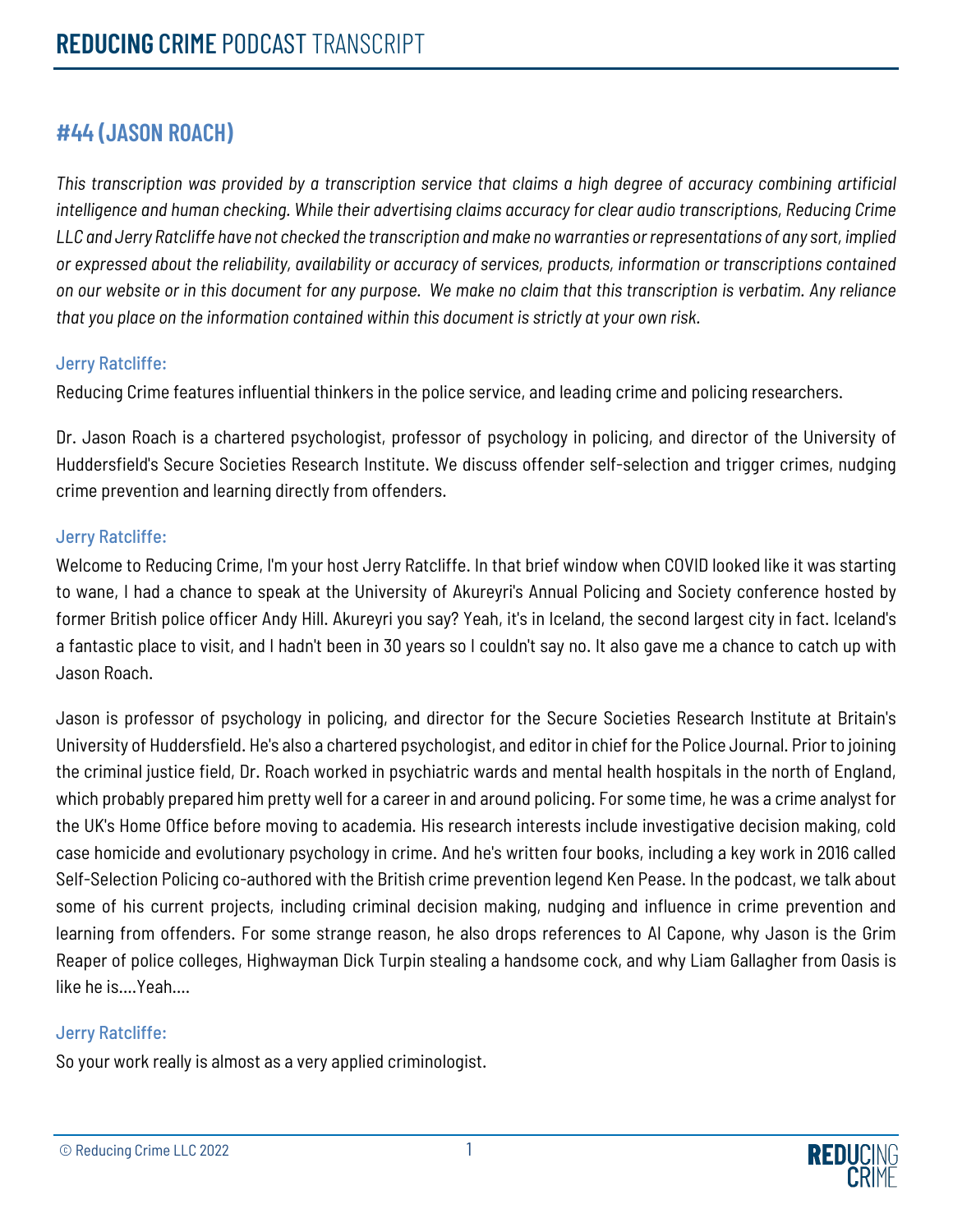I don't call myself a criminologist because I really never had a qualification in criminology, I'm purely a psychologist that works with police.

## Jerry Ratcliffe:

How do you feel about being a crime scientist there or a practical criminologist?

#### Jason Roach:

Well, I should say I'm a crime scientist, shouldn't I? Because I was one of the first ones to graduate from UCL with a PhD in crime science. I don't get hung up on labels and what they are really, I just go with whatever the problem is. I mean, I'm forever frustrated with people that say, "Well, I don't do qualitative research." Well, it depends what you're looking for.

#### Jerry Ratcliffe:

Right, yeah.

# Jason Roach:

Or I don't do quantitative, I don't like stats.

# Jerry Ratcliffe:

I try and do whatever is necessary to answer the question.

# Jason Roach:

Exactly. You've put in the cart before the horse by saying, "No, I don't. I'm not going to use that. I'll do whatever you want, but I'm not using that method."

# Jerry Ratcliffe:

Right, yeah. But I think a lot of people end up that way because they don't want to learn a new method or they decide that those methods are difficult or a little esoteric. But the method has to match the problem, you can't force the problem to match whatever methods are available at your fingertips.

#### Jason Roach:

No I don't. And I'm all for evidence based policing and I really am, but I can see why we talk to cops and they are put off because they do think it's all about randomized control trials because that is, heralded is the gold standard.

# Jerry Ratcliffe:

It is, but I think most people who work in that space now and certainly myself included see a variety of analytical methods as being relevant to that field.

#### Jason Roach:

I think it was more of a publicity thing that needs to be promoted-

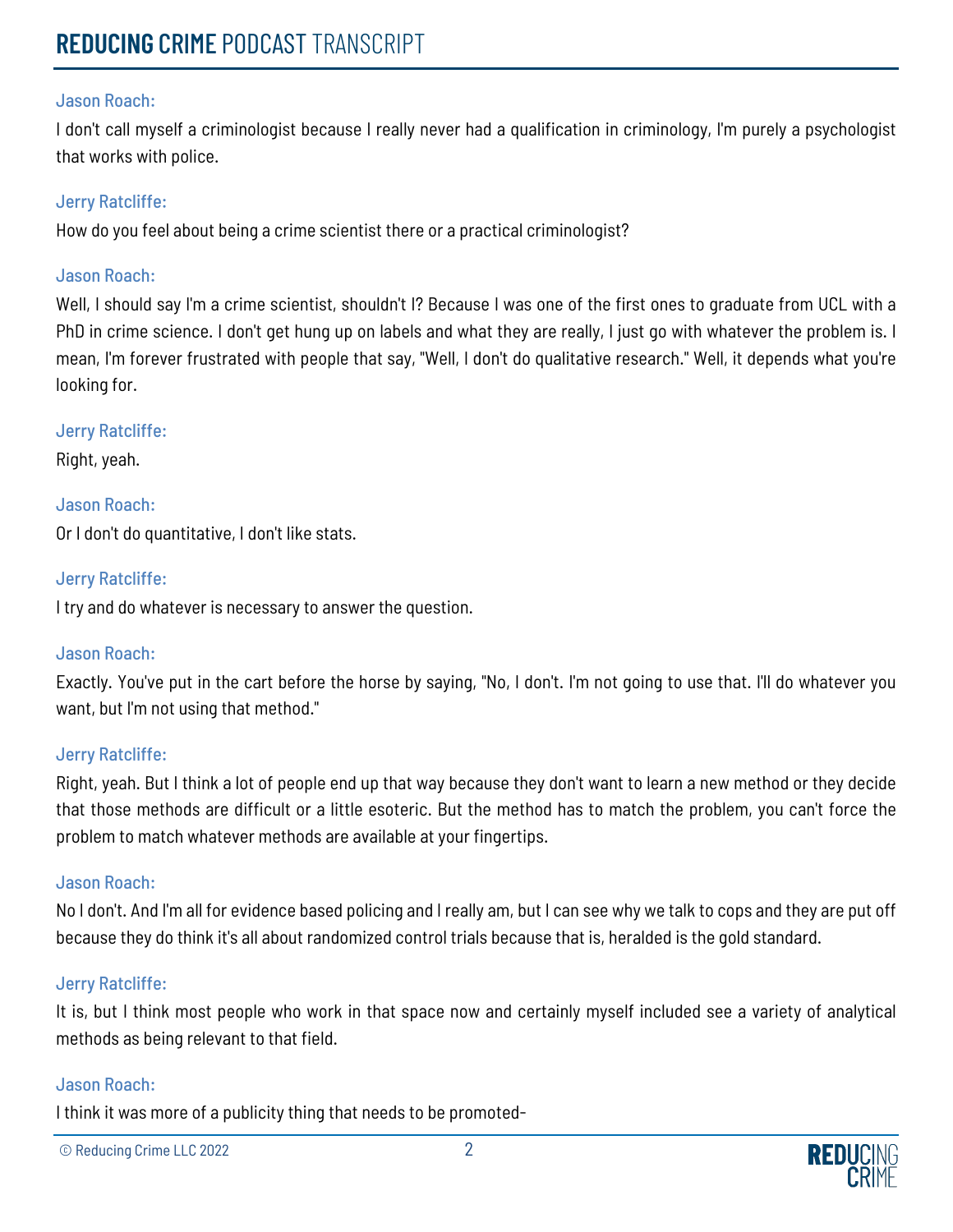Well, they had the most internal validity and that's what really helps them, but we can't exclude some of these other methods simply because they don't reach that elaborate standard at top. I mean, I think there's a lot of research we can be suspicious of or suspect, or there's a chunk of stuff that we can consider to be promising, but we need to be a little bit more encompassing, and I think that's only right.

## Jason Roach:

I'm not dissing randomized control trials, I'm just saying that from talking to cops, and I do a lot, sometimes they have incredibly good ideas and they're a little bit off by almost the awesomeness of evidence-based policing, and they're a little bit worried about if my idea doesn't come up with some statistical significant value then it was a bad idea and that's where we need to focus now. Is that, all ideas are good and some of the ideas they come up with are fantastic so I wouldn't want to see them fall by the wayside.

#### Jerry Ratcliffe:

Yeah. And they can be piloted and trialed in small ways, we definitely need to expand the field beyond these big super experiments that everybody's heard of and leave space for some of this innovation at the local level.

#### Jason Roach:

No, but some people would say that's because that Roach fellow's never done anything that's been a randomized control trial, or even at that standard. And I admit that so it's not sour grapes completely.

# Jerry Ratcliffe:

Yeah, no, I'm not feeling it at all. [laughing]

#### Jason Roach:

No, no, not at all. Though it might be nice to ask how I fell into this world because I don't really know, but I can try and articulate it. It was nothing I chose to do let me put it that way.

# Jerry Ratcliffe:

I mean, you talk about falling into this career and I had a mountaineering accident and fell into it . I literally fell-

#### Jason Roach:

Did you get clever? Did you bang your head?

# Jerry Ratcliffe:

Yeah. Hit my head and missed my brain by about five feet.

#### Jason Roach:

I seriously didn't get clever until about 31, I don't know what happened. You know Liam Gallagher? He's supposed to have fallen out of a tree.

© Reducing Crime LLC 2022 3

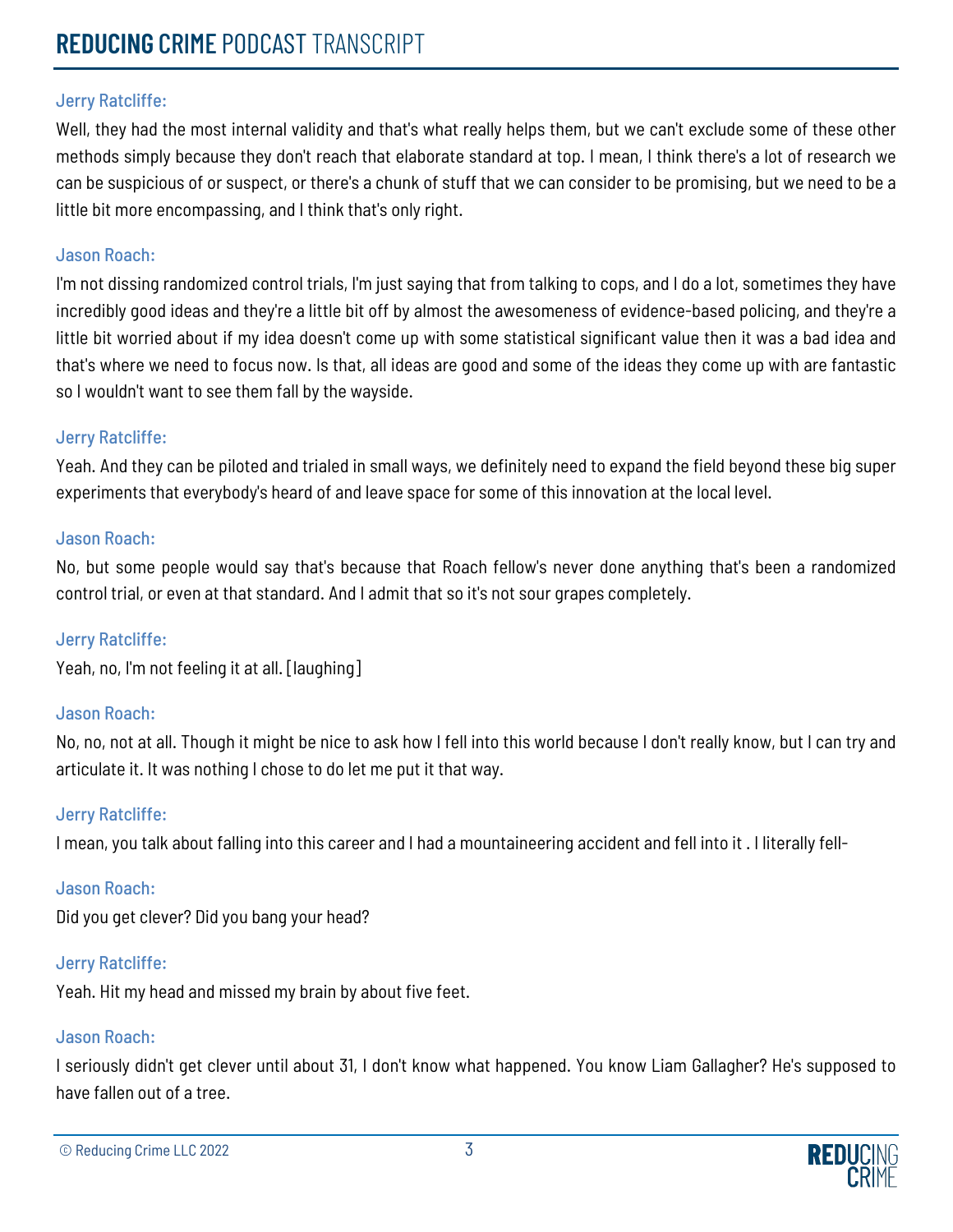# **REDUCING** CRIME PODCAST TRANSCRIPT

# Jerry Ratcliffe:

From Oasis, yes.

# Jason Roach:

He's supposed to have fallen out a tree when he was 12 and that's made him the person that he is.

# Jerry Ratcliffe:

Yeah, that kind of body gesture that you just did there works really well in podcasts.

Jason Roach: It hadn't even started yet.

Jerry Ratcliffe: Well, I've actually pressed the button.

Jason Roach: Ah, well, you could have said.

Jerry Ratcliffe: It's nice to see you here anyway.

Jason Roach: Well, thank you in Iceland.

Jerry Ratcliffe: In Akureyri of all places, the second largest city in Iceland with a population of 20,000.

# Jason Roach:

That's right and most of your British listeners will think it would be the supermarket chain, but it is actually the country. Lovely.

# Jerry Ratcliffe:

You did the smart thing because you flew here from Reykjavik and I drove and it starting to get into the winter, there's no shortage of snow around, but it was a struggle to get up and down those hills in my little Kia whatever it was, Kia Hamster with all the power of a leaf blower, but got here eventually. But you flew over the mountains, that must have been fantastic.

# Jason Roach:

We did, our plane was marginally bigger than your car so you might have got the better end of the deal there to be quite honest.

© Reducing Crime LLC 2022 4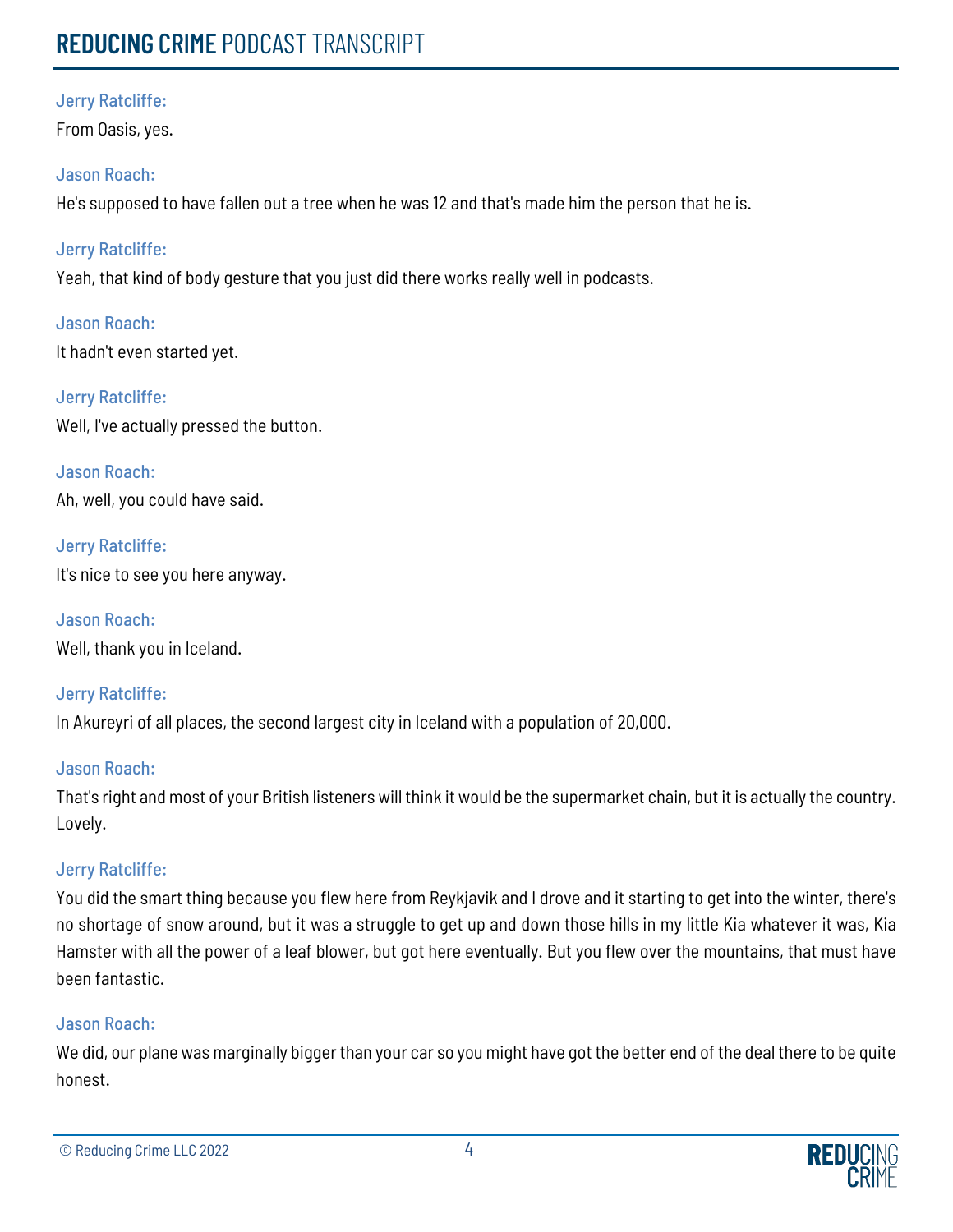And it's probably still the second largest aircraft in the country too.

# Jason Roach:

Probably, yeah.

# Jerry Ratcliffe:

You've got a book coming out next year, Practical Psychology for Policing, how did you get into this whole gig?

# Jason Roach:

It wasn't by design.

# Jerry Ratcliffe:

Well, it never is for the most interesting people.

# Jason Roach:

No, I've never been a police officer, I thought about it when I was about 18, but there was two things that were prohibitive. One, I didn't do hierarchies at 18 and 19 and two, I didn't really want to swear allegiance to the queen because I was into the Smiths and everything else.

# Jerry Ratcliffe:

Maurice has got a lot to answer for keeping you out of policing then, right?

# Jason Roach:

So much to answer for and all the Smiths fans will get that one. Yes, kept me out the police which is a good thing in retrospect, and I went off and did a psychology degree and I came out with a psychology degree and what became a wife.

# Jerry Ratcliffe:

Are those things mandatory? You always come out with the two together?

# Jason Roach:

No, but when I looked at what course to do I noticed that the ratio of men to women on the psychology degree was like 20% men, 80% women and I figured that love might just be around the corner.

# Jerry Ratcliffe:

See that's a level of tactical thinking we could have really benefited from if you joined policing.

# Jason Roach:

I don't think it was a conscious thought, I think it was of a primate level. And ended up working in a psychiatric hospital, at least I think that was the purpose I was working there.

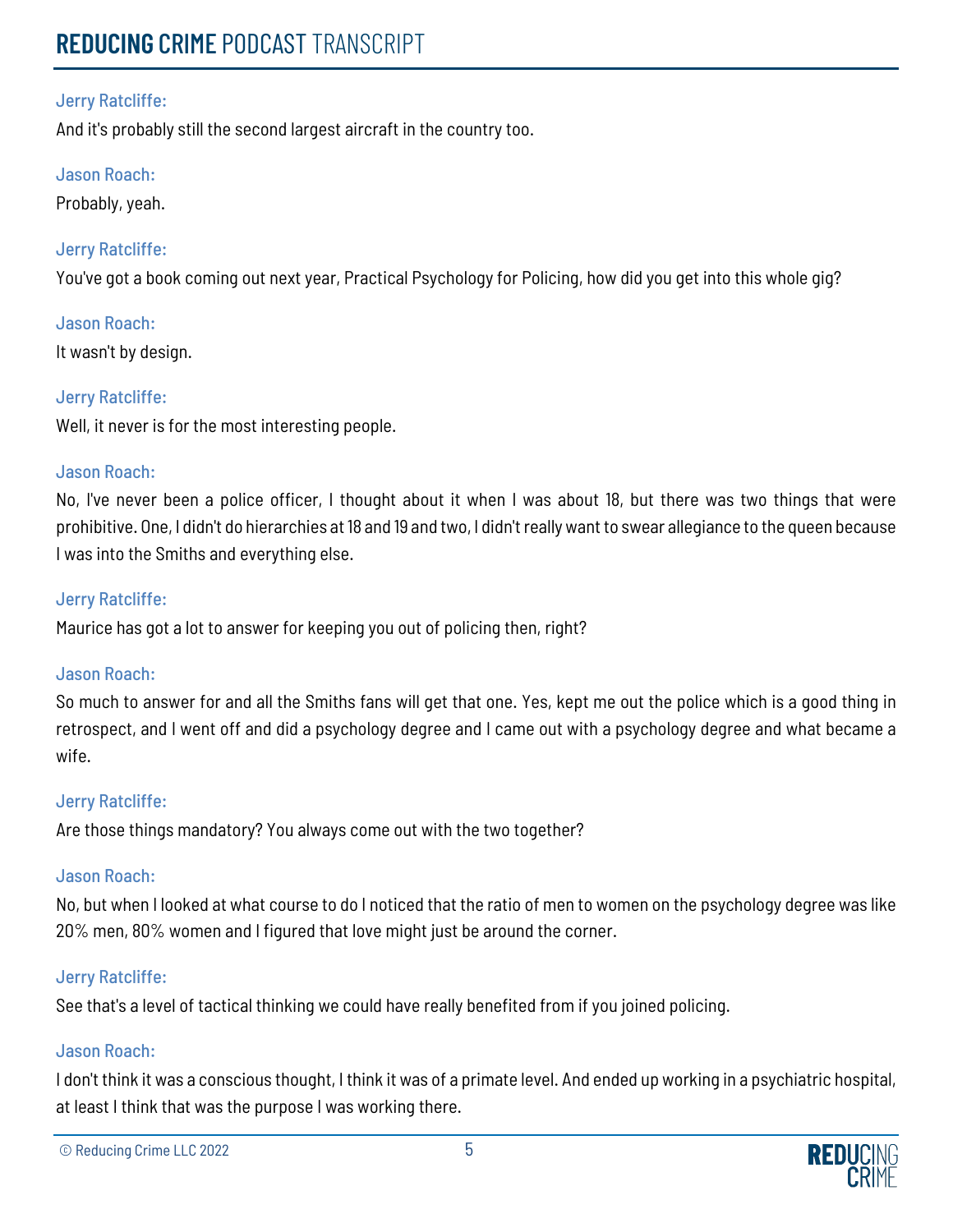You could tell the difference between inside and outside?

# Jason Roach:

I could tell the difference between patients and staff by the length of the cigarettes they smoked because staff smoked smaller cigarettes and that was about the only difference. And then I started working in the community in a hostel with people with mental health problems and drug issues. And I thought I was going to be a clinical psychologist, but by then I'd had enough of listening to people's problems and I'm not proud of that, but it really is very person orientated. No one ever says, "How are you feeling today Jason?" It's always-

# Jerry Ratcliffe:

Yeah. It's a one way gig, isn't it?

Jason Roach:

It is.

# Jerry Ratcliffe:

It's like when people call the police, nobody ever calls police to say, "Hello, officer. Hi. No, everything's absolutely rosy today, everything is going fabulous, I just thought I'd call to say, I hope you are having a lovely day."

# Jason Roach:

Yeah.

# Jerry Ratcliffe:

It's just always dealing with drama.

# Jason Roach:

So I needed a job and I ended up gravitating more towards criminal behavior and I ended up somehow working for the home office when do you remember the regional crime directives that were set up?

# Jerry Ratcliffe:

Well, it was one of those initiatives that lasted a little bit until somebody new came along, and what's the phrase you like to use? Killed all the cubs.

# Jason Roach:

Killed all the cubs. Yeah, that was politically came and killed all the cubs, but I milked it for a couple of years. And then I ended up working at police college up in lovely North Yorkshire, which I could see the writing was on the wall for the police college because it cost about a million pounds of funding and it wasn't in London. You didn't have to be Sherlock Holmes to work out that that one was next for the chop, so there is, there just seemed to be a pattern doesn't it?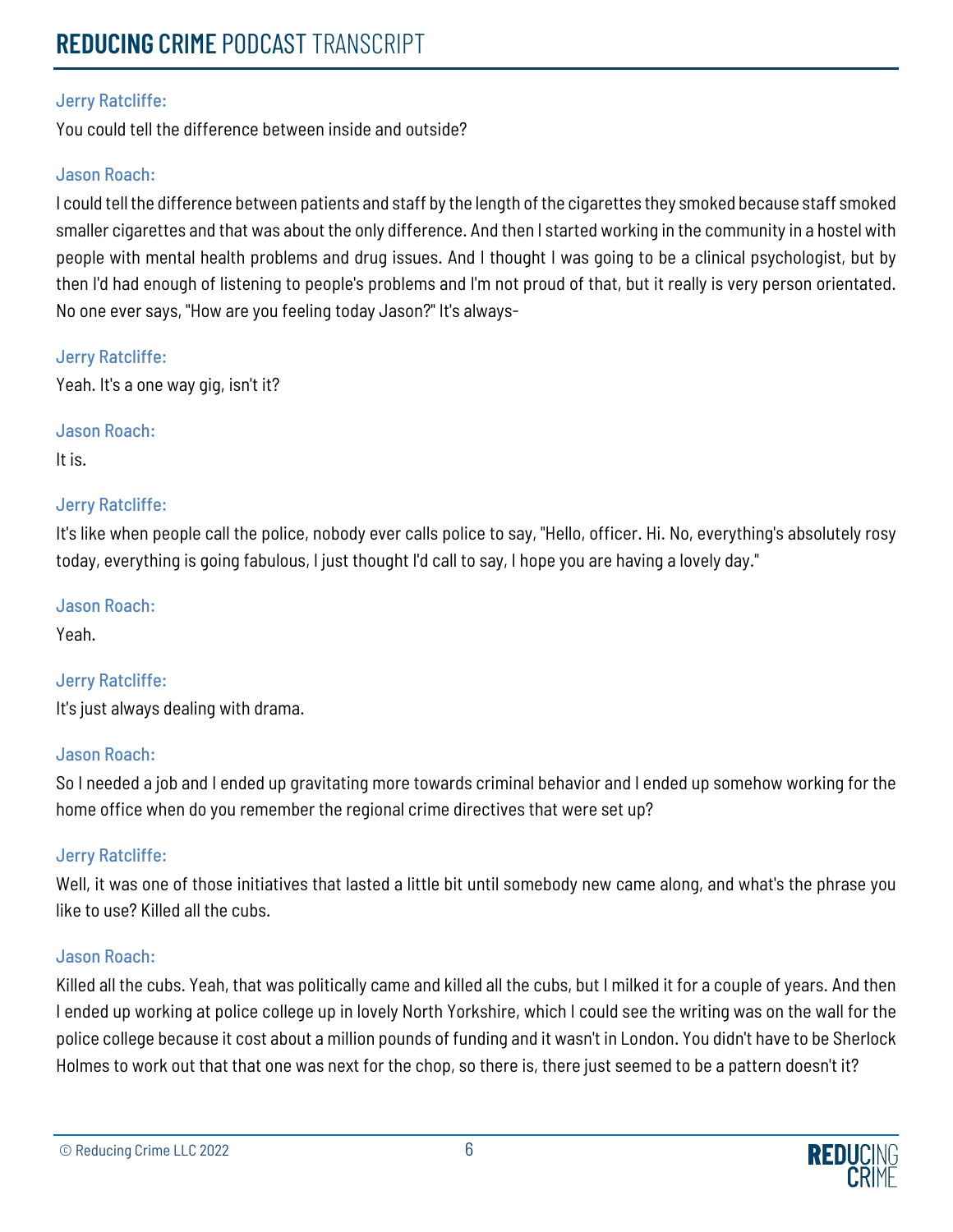But I'm also thinking here we are the University of Akureyri which is the five hour drive from Reykjavik so what does it say about the future or the longevity of the police college here?

## Jason Roach:

I am like the Grim Reaper of police colleges obviously. It doesn't matter where it is in the country or in the world in fact, once I've been there it gets shut down. Yeah that shut down, and I somehow managed to... I don't think 'blag' is probably a strong word, but I managed to get a position as senior lecture at the University of Huddersfield where I've been 16 years.

Jerry Ratcliffe: And your PhD is from where?

Jason Roach: UCL.

# Jerry Ratcliffe:

University College London, what a fine institution.

#### Jason Roach:

Yes, I think it's still in the top 10 or at least the top 15. I was working at government office and we had a coach trip, someone organized a coach trip to go out to Lancaster Farms Young Offenders Institution. I mean reeks of freak show, "let's go see the naughty boys".

#### Jerry Ratcliffe:

Yeah I was a geographer, at least our field trips were to the countryside.

#### Jason Roach:

Some of Manchester's finest young people were residing there. So it was about 20 of us in a coach and the coach driver couldn't find the place and I thought, well, if I was coming to visit my friend/relative who was in here, then what would I do? Would I really get the three buses and 14 taxis from Liverpool or Manchester, or would I perhaps borrow a car?

# Jerry Ratcliffe:

Euphemistically borrow.

# Jason Roach:

Borrow a car, which I don't think is a crime in Iceland because to be insured on someone's car they literally just have to back you up, don't they?

# Jerry Ratcliffe:

It's an incredibly trusting place.

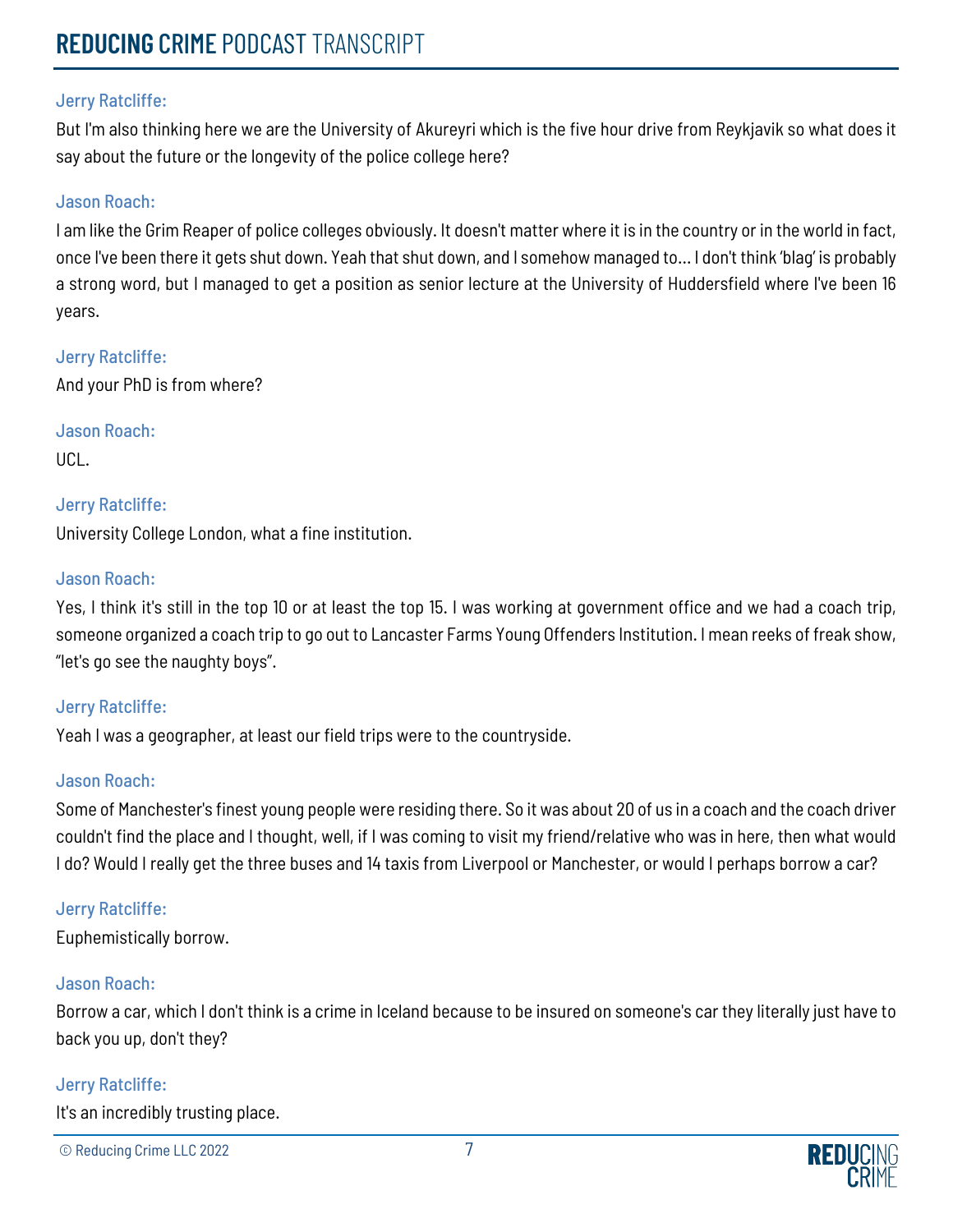It is.

# Jerry Ratcliffe:

We have discovered in a couple of days that if you're going to commit crime anywhere, commit crime in Iceland.

# Jason Roach:

Yeah. It's a nice place for committing crime even so today at this conference when it's full of police officers.

# Jerry Ratcliffe:

I've lifted a couple of wallets, I've turned this into a profit.

# Jason Roach:

I don't doubt that for a minute. Oh yeah so I straightaway ask security, "Do you have many stolen vehicles turning up here or being left here?" And he said, "Not especially." And the governor was showing us around so I said to him can I do a little bit of research about what's going on here? One thing led to another and I'd met Mike Barton I'm sure you've heard of.

# Jerry Ratcliffe:

Yeah, former Chief Constable of Durham Constabulary. Lovely man.

# Jason Roach:

Yes, and a very, very forward thinker. So I said, "Well, can we do some research on visitors of Lancaster farms because I think they might be committing crimes on the way there, as well as trying to smuggle drugs in." And he said, "Well, actually we do that sporadically and we send a team and we literally take the cars to pieces to see if they're roadworthy as well." He says, "It causes all kinds of havoc, but it sends out a really good message." So I thought this is great. So they did 10 operations in 11 months and the first one, they ended up arresting something like 19 people as a consequence so I was very popular with the police.

# Jerry Ratcliffe:

Yeah. I'm sure.

# Jason Roach:

Never reached those dizzy heights again, but that was my thinking around-

# Jerry Ratcliffe:

You're like the offender whisperer.

# Jason Roach:

It was, I didn't know what it was called, but that was my self-selection policing angle to which this rather strange man who used to turn up at the government office Northwest every now and then with no shoes or socks and used to walk

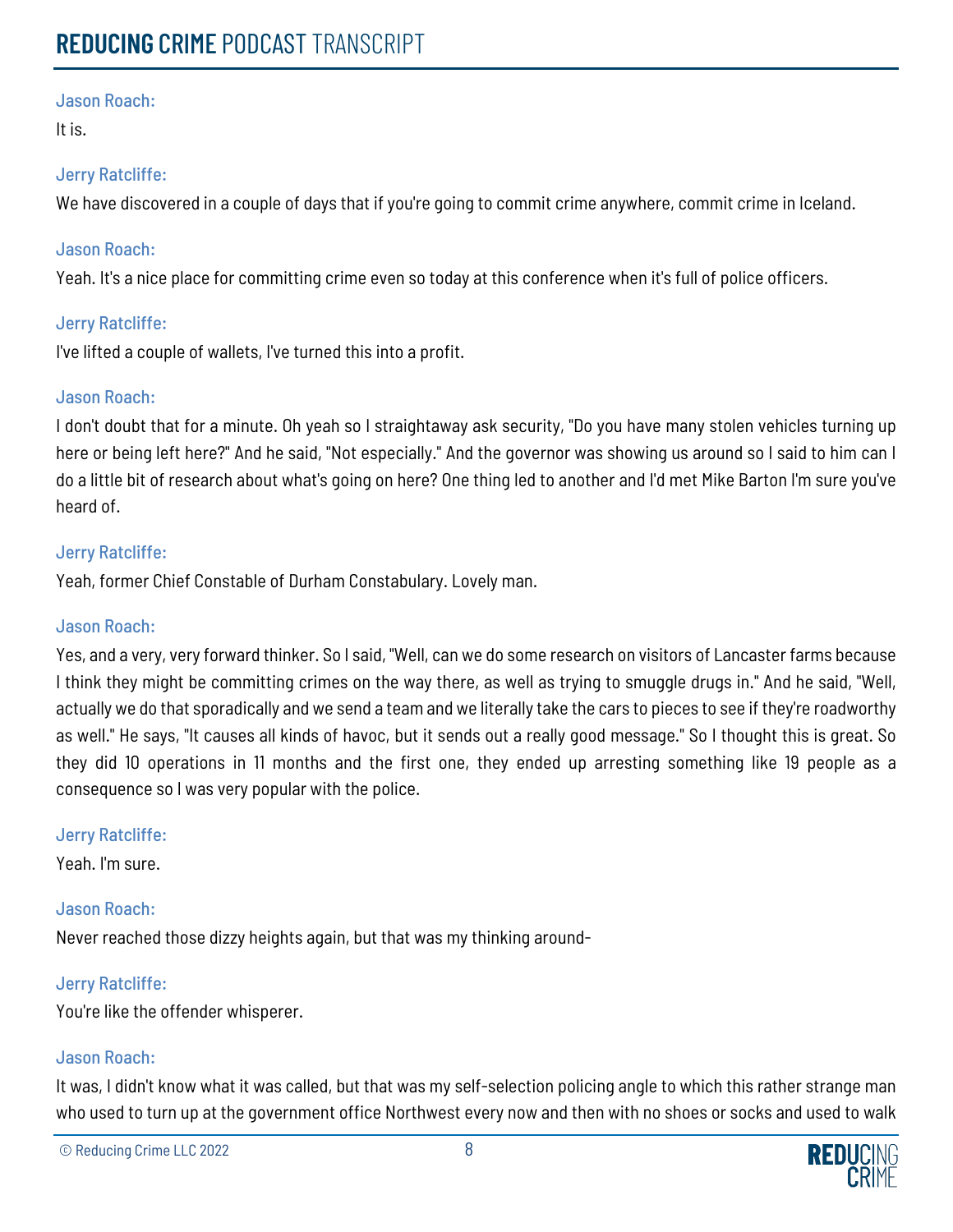# **REDUCING** CRIME PODCAST TRANSCRIPT

around, and I was reliably informed it was one professor Ken Pease. So got the courage to email him, and he sent me his phone number back within five minutes and said, "This is brilliant. We need to talk about this." And I met him about week later and he said, "Oh, you're doing a PhD at UCL, by the way."

# Jerry Ratcliffe:

Yeah I'm not sure I'm going to leave in the podcast your recommendation that just random people and random students email people they've heard about or read about-

# Jason Roach:

Well maybe not random. If they've perhaps emailed that Jerry Ratcliffe fellow.

# Jerry Ratcliffe:

Yeah, that's definitely not standard. Yeah, my email address is Jason.Roach@ where are you?

# Jason Roach:

That isn't my address actually so you're okay, you can give that one out if you like. People think that I encourage Ken's curve ball ideas, but it's really the other way around and I'm not proud of that. He's more like almost like my intellectual midwife, so he said, "What you thinking about now? And I'll tell him and some he'll go, "Oh yeah, that's absolute rubbish." And other things he'll say, "Well, we can work that."

# Jerry Ratcliffe:

Whenever you work somewhere it's important to have some kind of intellectual critical mass, because people contribute ideas from different places. And sometimes it's shooting down ideas because they've seen shit that just isn't going to fly, and they can stop you going down dead ends and I think that's really useful. I always have some sympathy for academics who work in very isolated environments because they just don't have that critical mass.

# Jason Roach:

No.

# Jerry Ratcliffe:

And it's a little bit like police officers who are forward thinking and innovative, if they're in very traditional departments it's incredibly isolating. That's why I always say they should join societies and get out to conferences and meet other people who they can start to bounce ideas off, but now they can find their tribe.

# Jason Roach:

No, I think it's even more necessary than that, I think it's like being in therapy. So all therapists have a therapist and I really think that's what you need, and I admit that I've probably got imposter syndrome anyway from all this.

# Jerry Ratcliffe:

I think many of us have that, because I think many of us are aware of how much we don't know about the field.

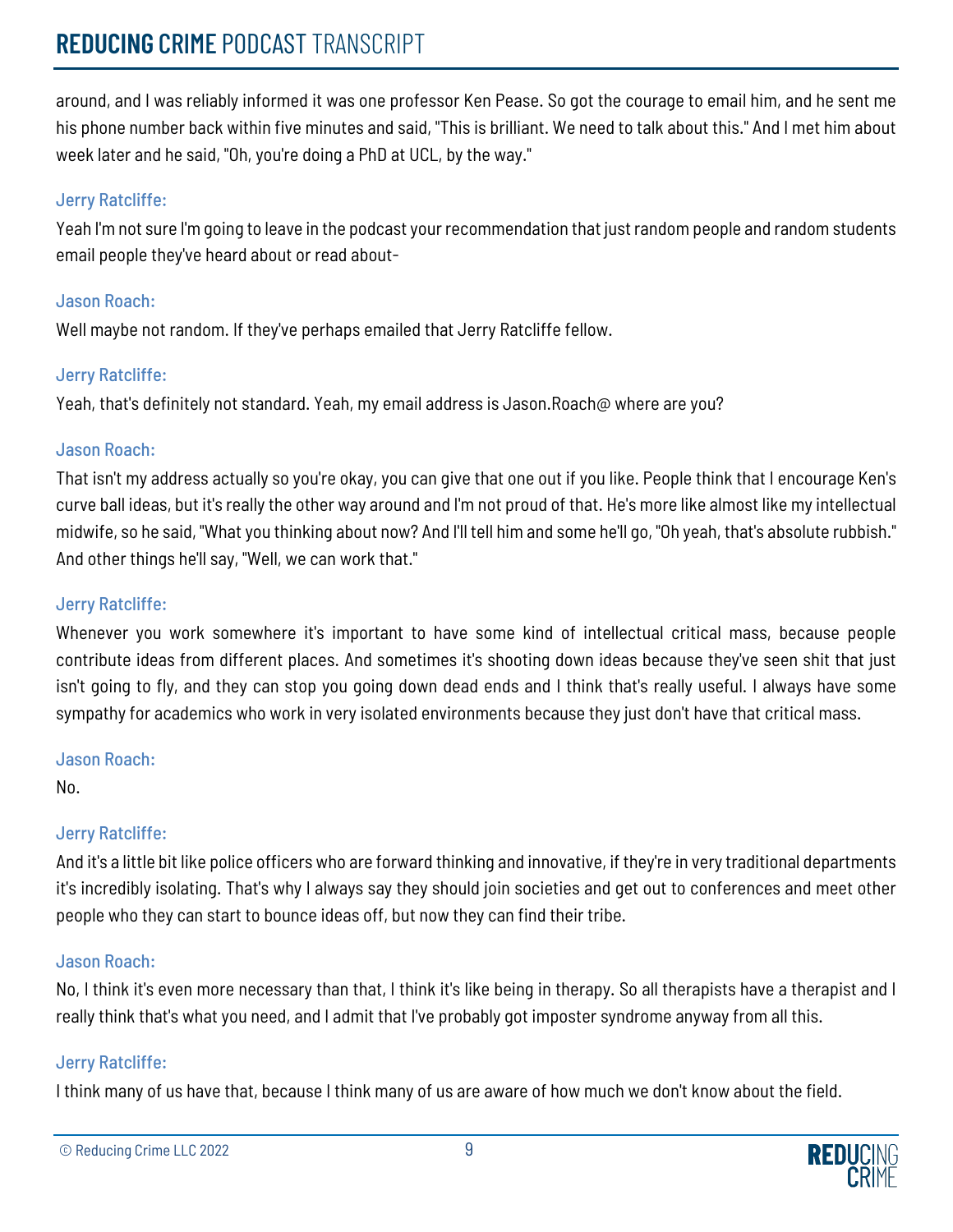Yeah. Which is why you need to see yourself as you're not the finished article. I mean, I never send anything in for publication and assume it'll just sell straight through.

# Jerry Ratcliffe:

Well, nothing in mind sells straight through, but that's because I'm a shit writer.

# Jason Roach:

While I was sailing around there I was trying to be optimistic for your podcast, but that's when the therapy comes in. When you've got a mentor or mentors and you say, "Well, what do you think? Am I banging my head against a brick wall with this? Or does this have legs?"

# Jerry Ratcliffe:

The offender self-selection work, that I find really fascinating because I think it's something that's lost a little bit in the current debate about policing. Where we are getting a lot of people trying to dissuade policing from engaging as much in a number of places in the post pandemic, post George Floyd world. There isn't a lot of thirst for proactive policing, but the offender self-selection work really feeds into some of that.

# Jason Roach:

Yeah, it is nondiscriminatory it's because somebody has committed an offense that you've identified as a trigger offense that's good for uncovering more serious criminality. So it isn't that they're black or a certain religion or they're a certain gender, it's the fact that they've committed that minor offense. So I think it circumvents a lot of the shaking of the usual suspectry, which contravenes human rights. I mean, I may have committed an offense of burglary 25 years ago, but should I really be dragged in because I'm on record for using a suction cup 25 years ago and that's what was used?

# Jerry Ratcliffe:

So explain the underlying idea behind offender self-selection.

# Jason Roach:

Well, I haven't decided whether I'm going to actually have a tattoo with this on or put it on my gravestone should I have one?

# Jerry Ratcliffe:

I've heard you have other tattoos, but we can't get into descriptions of those on the podcast.

# Jason Roach:

No, you told me to keep it clean so I will do, and that is that those that do big bad things also do little bad things. Look at it as a Venn diagram with serious crime circled one side overarching minor crime. We're looking at those in the middle, we're looking at those in the intersection, we're looking at those that do both. And the evidence that we've

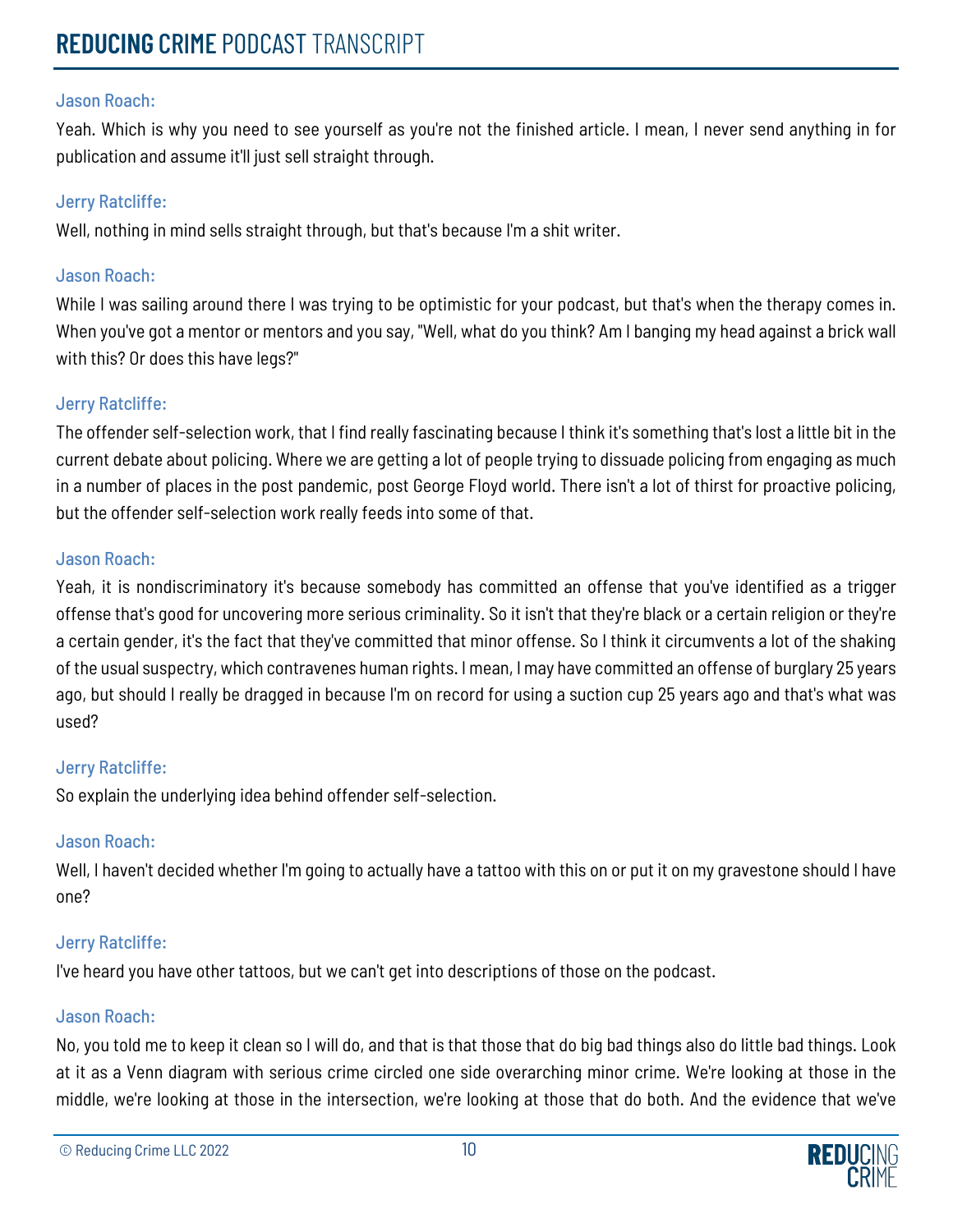# **REDUCING** CRIME PODCAST TRANSCRIPT

compiled over the years has been the versatility is there, offenders are not homogenous, they do not just commit one type of crime. They might prefer one type of crime, of course they might gravitate towards burglary, but the Jacquelyn Schneider study, for example, when she talked to incarcerated burglar. They burglarized if that's a word once a fortnight, once a month even, but they were shoplifting three times a week and she said basically you should see burglar as shoplifters on their day off.

# Jerry Ratcliffe:

The challenge with this is that there's a drive to ask the police to de-emphasize the small crimes, but you are finding not just with Jacquelyn Schneider's work, but with your work and other people's work a lot of evidence that offenders can bring attention to themselves in a small way. And that's a great way to flag up to police officers that you are increasing the likelihood of running into somebody who's a more serious offender, right?

# Jason Roach:

That's true. Finding the trigger crimes is the hardest point because of all the millions of minor offenses. I mean, Ken's classic first one and the parking illegally in a disabled bay.

# Jerry Ratcliffe:

Yeah, explain that one.

# Jason Roach:

The story goes that he was in Huddersfield actually, he was going to up to Sainsbury's [supermarket] and he parked, and there wasn't any parking spaces, but he saw somebody in a rather nice sports car come and park in a disabled bay. And when they got out they didn't limp and he looked on the car and they didn't have any blue badge as we have over here.

# Jerry Ratcliffe:

A disabled parking sticker or license plate, yeah.

# Jason Roach:

Yeah. And then when he looked there were actually other places that were quite close so that he thought I could understand them doing that if they're just going to the cash point or popping in to buy cigarettes and they'll only be two minutes and there's nowhere else to park. But the fact that there are other places now to park-

# Jerry Ratcliffe:

Just a couple of slots away.

# Jason Roach:

Yeah. It's just like a low level disregard, impoliteness if you like.

# Jerry Ratcliffe:

Just a little hint of a fuck you to everybody else.

© Reducing Crime LLC 2022 11

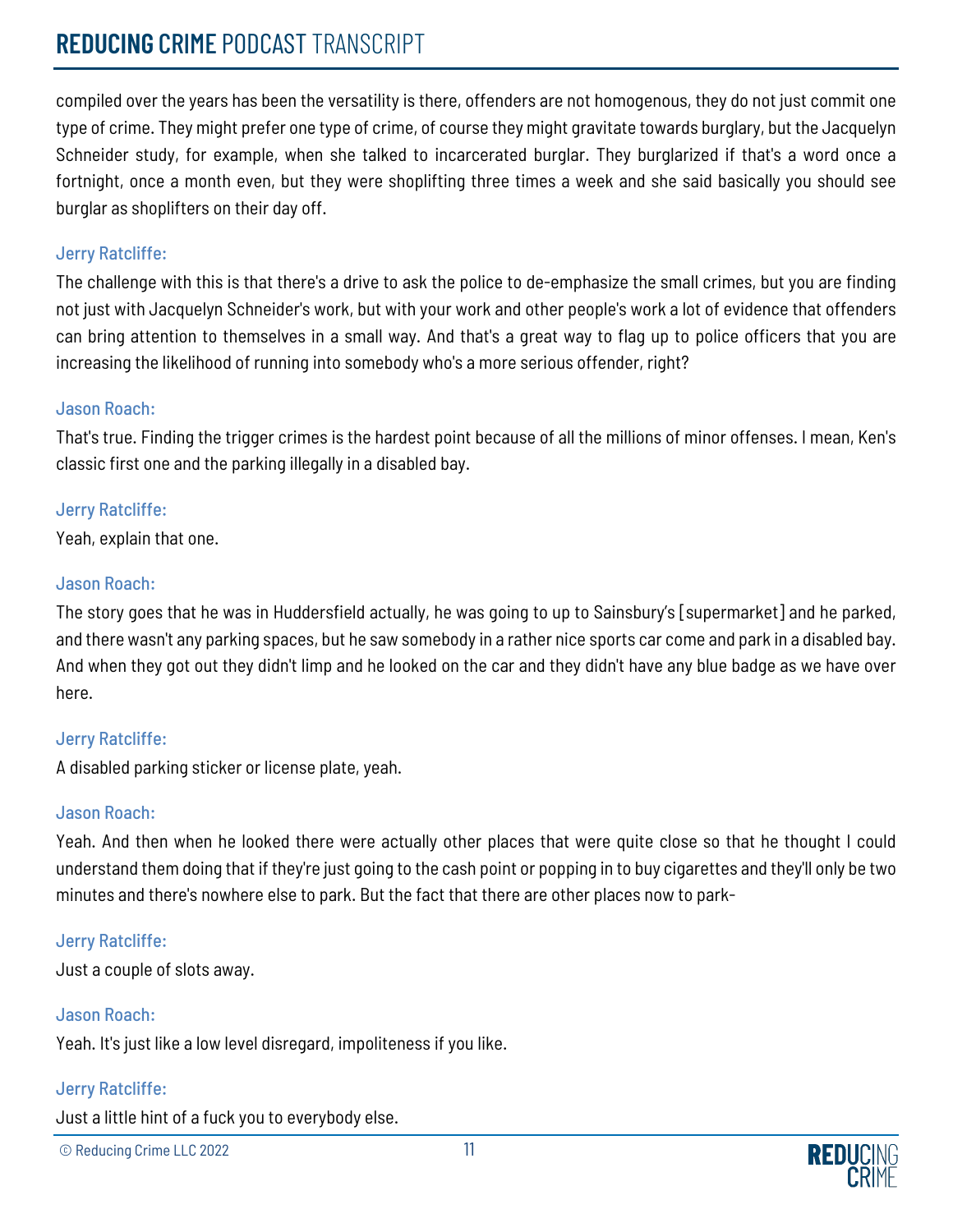Well, yeah. This played in his mind for a bit and he decided to pull in a few favors at Huddersfield Police Station and said can you perhaps get some information from traffic wardens that we used of then, and keep an eye on people that are parking in disabled bay illegally around Huddersfield and take the numbers down on them and then we'll trace them afterwards. So 50 odd percent of them when they put the number plates through the police national computer Ken uses the phrase excited police attention.

# Jerry Ratcliffe:

Really? Well, hello.

# Jason Roach:

I pointed out to him that that didn't necessarily mean that the person that the car was registered to was actually driving to which he told me shut up we couldn't possibly find that one out. But again, that the beginning of the thinking well, if you've got a high level disregard for the law are you really going to stop and say, "No, I can't park on it?" Unless you are actually in the act of committing a serious offense then you don't want to consciously draw attention to yourself.

# Jerry Ratcliffe:

So when people are parking illegally in a disabled bay when they had other opportunities, it's much more likely that they will also have other indicators that police will be interested in?

# Jason Roach:

Yes.

Jerry Ratcliffe:

That's a really good example. Are there any other?

Jason Roach: Oh, there's lots. How long have you got?

Jerry Ratcliffe: I edit it don't worry.

Jason Roach:

I went right back to Dick Turpin. You remember the notorious Highwayman?

Jerry Ratcliffe:

Indeed. I mean, not personally.

# Jason Roach:

Well no, even before your time. Well, forget folklore stories the bloke was a complete an utter bastard who'd murdered people, and he was caught stealing a horse which went down as stealing a handsome cock.

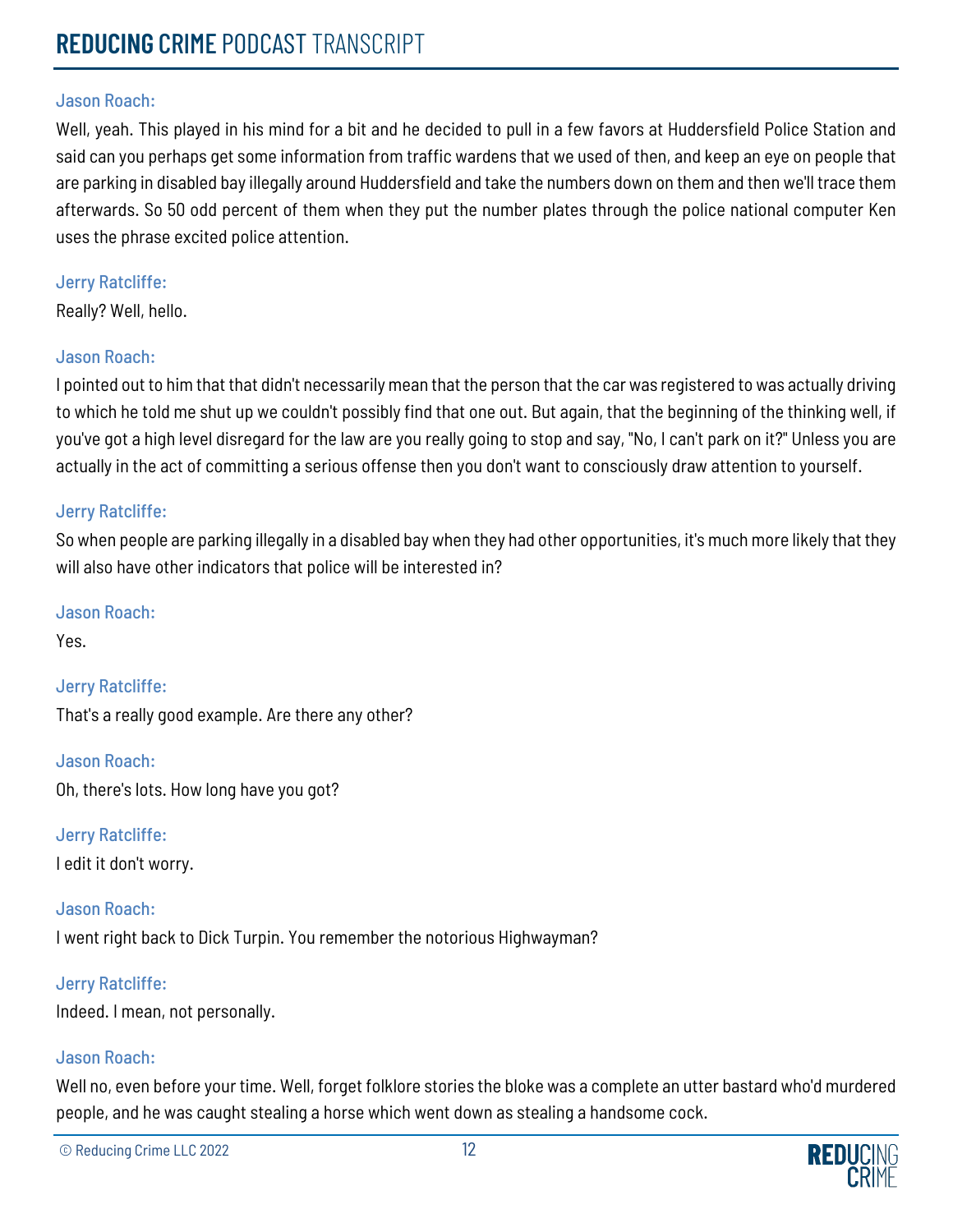We'll say no more about that.

## Jason Roach:

We won't. It's not a poultry offense, neither a sex offense. And he was in prison and he made the mistake of writing a letter to his brother and said, "Dear brother, I'm in prison for stealing a horse thank God they don't know I'm the tourist Highwayman Dick Turpin." He was banking on the jailers not being able to read, but he probably had the only literate jailer in the whole of the country who read it and he was subsequently hanged as the notorious Highwayman Dick Turpin. Contemporary ones, one of the Madrid bombers was stopped speeding on route and if they'd looked in his boot they would've found one of the bombs.

# Jerry Ratcliffe:

That's one of the biggest terrorist attacks that's taken place in the European mainland.

# Jason Roach:

Yeah. There's all sorts of missed opportunities. My favorite one is, it's my favorite only in the sense that it's quite sensational and all the students love it because it involves a serial murderer.

# Jerry Ratcliffe:

The Yorkshire Ripper?

# Jason Roach:

Yeah. The Yorkshire Ripper was identified really because he had false plates on his car trying to conceal his identity. And Daniel Rifkin who was a serial murderer I think was in American, it might have been Australia, we'll look him up or even Canada. For the point of this story, it doesn't matter.

# Jerry Ratcliffe:

Well, I think we can pretty much say he's not from Iceland.

# Jason Roach:

No, he's not from Iceland. And he was stopped for having a faulty tail light, and when they looked in the back of his van he had the body of his 13th victim.

# Jerry Ratcliffe:

I think you're talking about Joel Rifkin the American serial killer who got sentenced to 203 years in prison for the murder of nine women.

# Jason Roach:

That's what I wrote.

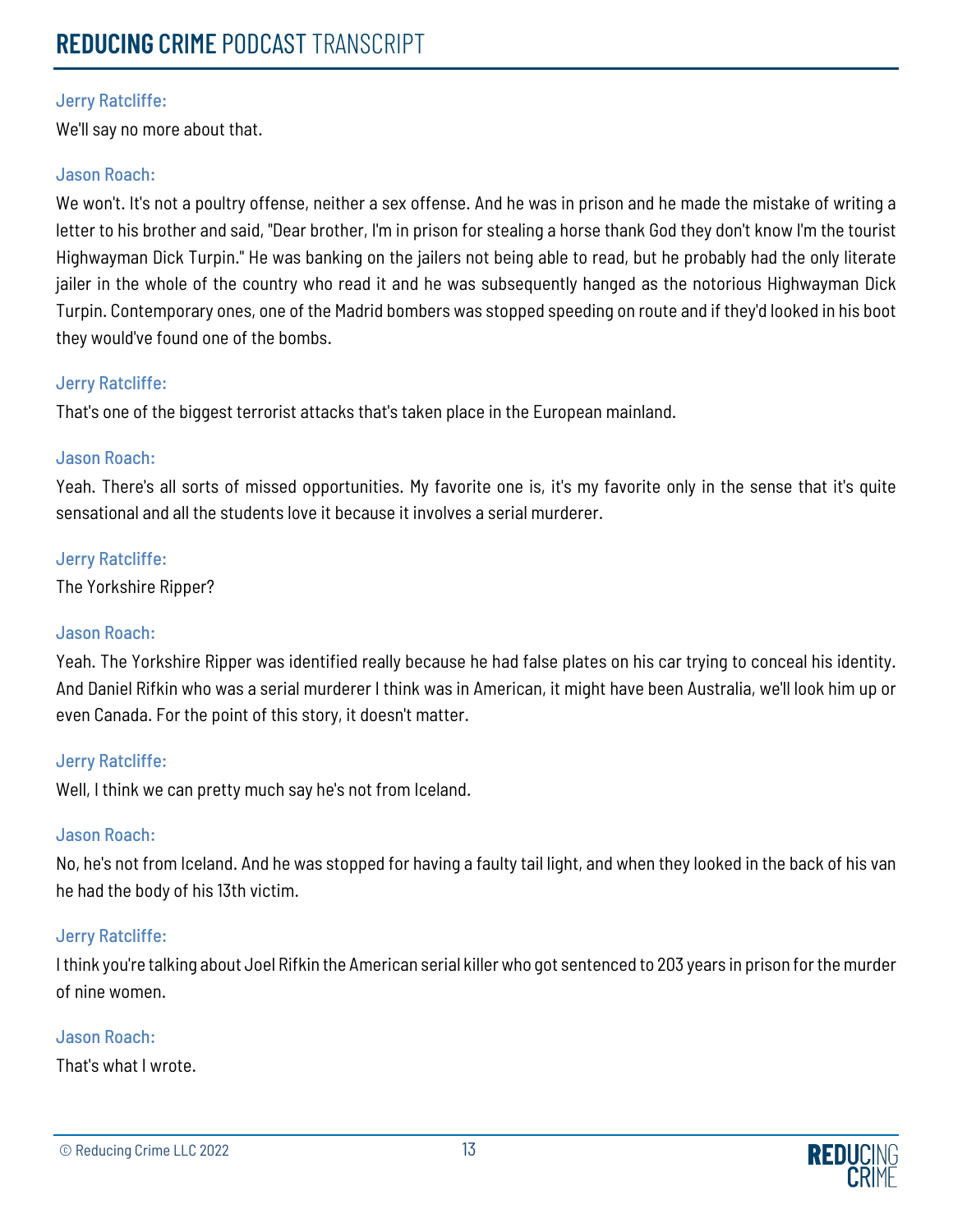How many Rifkin murderers there are? I think that's offender self-selection right there, is your last name Rifkin? Yes. I think we're going to pull you over for a search.

## Jason Roach:

Sorry to anyone called Rifkin, but be aware of your relatives.

## Jerry Ratcliffe:

Yeah. I think we've pretty much discovered and decided that you're all just a family full of murderers. How can police use this?

# Jason Roach:

There is a big distinction here though I have to draw with police officers sometimes, because when I talk about selfselection they see it as a way of almost harassing or making it difficult for someone.

#### Jerry Ratcliffe:

Right, there's got to be a degree of proportionality creeping in here, right?

#### Jason Roach:

So one police officer and she'll remain nameless said oh we do that. We're watching a major drug lord or something and we want to inspect his car and we just break his back light and knock on the door and say, "You've got a broken back light."

Jerry Ratcliffe: Oh good grief, really?

# Jason Roach:

I mean it's a bit like Al Capone being put away for tax evasion. That's not self-selection, everyone knew who Al Capone was they just could only get him for tax evasion.

#### Jerry Ratcliffe:

Right. Your getting into, at least for the first example, very murky... It's not murky at all.

#### Jason Roach:

No, no, no, no.

#### Jerry Ratcliffe:

It's entirely unethical.

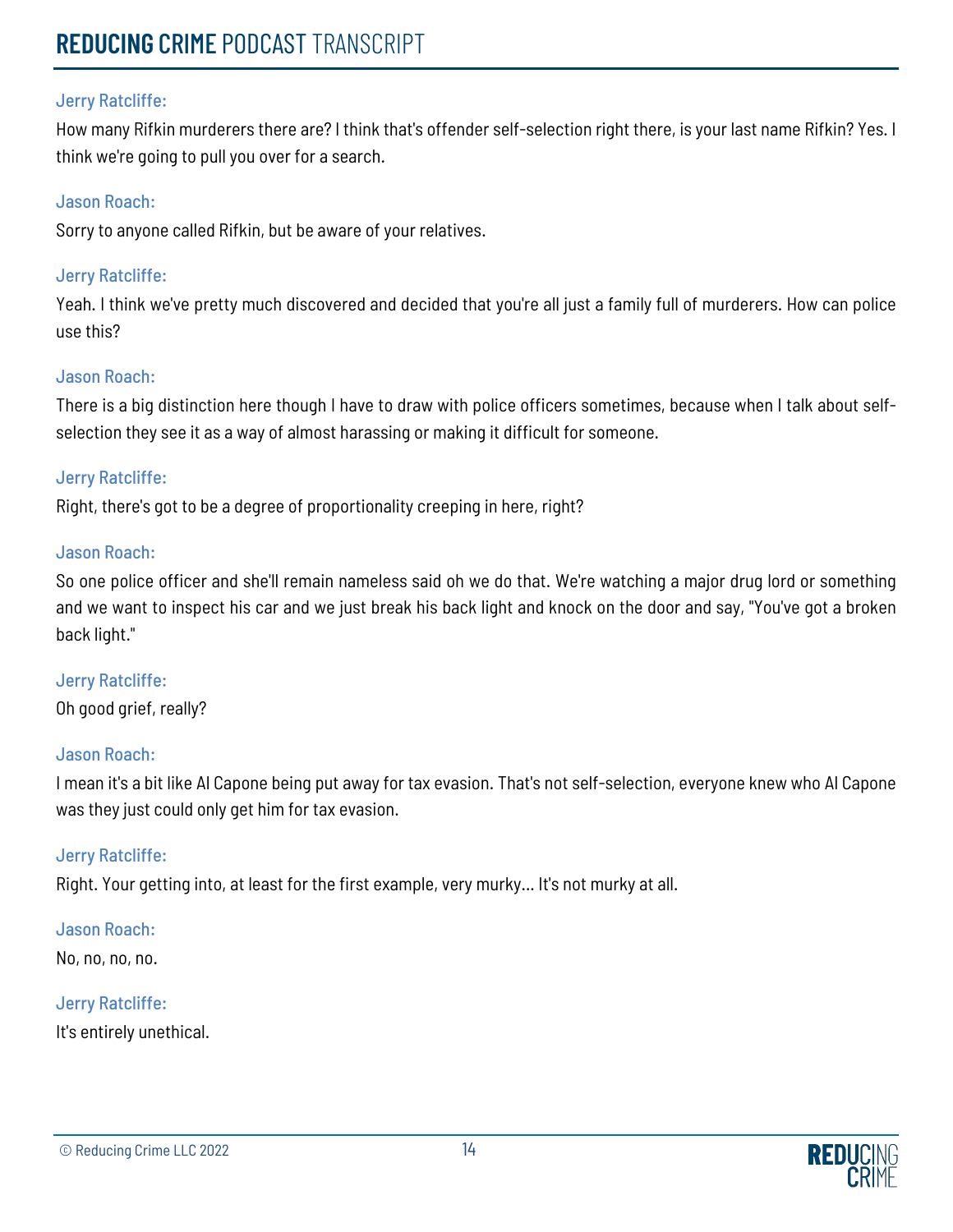And I wouldn't advocate that at all, nor would I prescribe what the police officers do with the person that they've stopped. We're not saying if you stop them for speeding you have to give them a ticket, I'm not taking their discretionary away. All we're saying is just think methodically probably what you should be doing anyway and dig a little bit deeper.

#### Jerry Ratcliffe:

Yeah.

# Jason Roach:

Having said that I do have a recurring dream/nightmare where I'm pulled over by the police for having a faulty back light, and they keep me by the roadside for two and a half hours. And then I realize that actually I should be happy because someone's actually read something that I've written.

# Jerry Ratcliffe:

Yeah. Two and a half hours seems strangely specific in terms of timeframe, is this a recurring nightmare or a memory? You weren't call Rifkin in another life were you?

# Jason Roach:

Yeah, maybe no it's a recurring dream, my just desserts dream I think to be quite honest, but the thing about selfselection policing is that we've said this from the beginning that it has to be as least intrusive as it possibly can into people's lives.

# Jerry Ratcliffe:

Yes, but there's a huge, false positive rate in that.

# Jason Roach:

There is. We haven't found yet one better than the disabled bay one because it would complete painless because the people that were parking in disabled bays illegally were going off into the shops and they were having their number plates checked while they were out. If there was nothing untoward they didn't know, and it's really hard to find those ones.

# Jerry Ratcliffe:

What's also nice about that is that it probably taps into a lot of public support for that, because disabled people get thoroughly pissed off when they can't access bays that are designed for them. And also the legitimate public users of parking lots and car parks get pissed off when other people are essentially cheating the system. And so the fact that they have earned and self-selected, I think that's the key part. We're not targeting you to pick on you for any issues of, as you say, race or demographics or any part of your history, you self-selected into this. You chose to be a bit of an asshole and park in the disabled bay when you're not disabled.

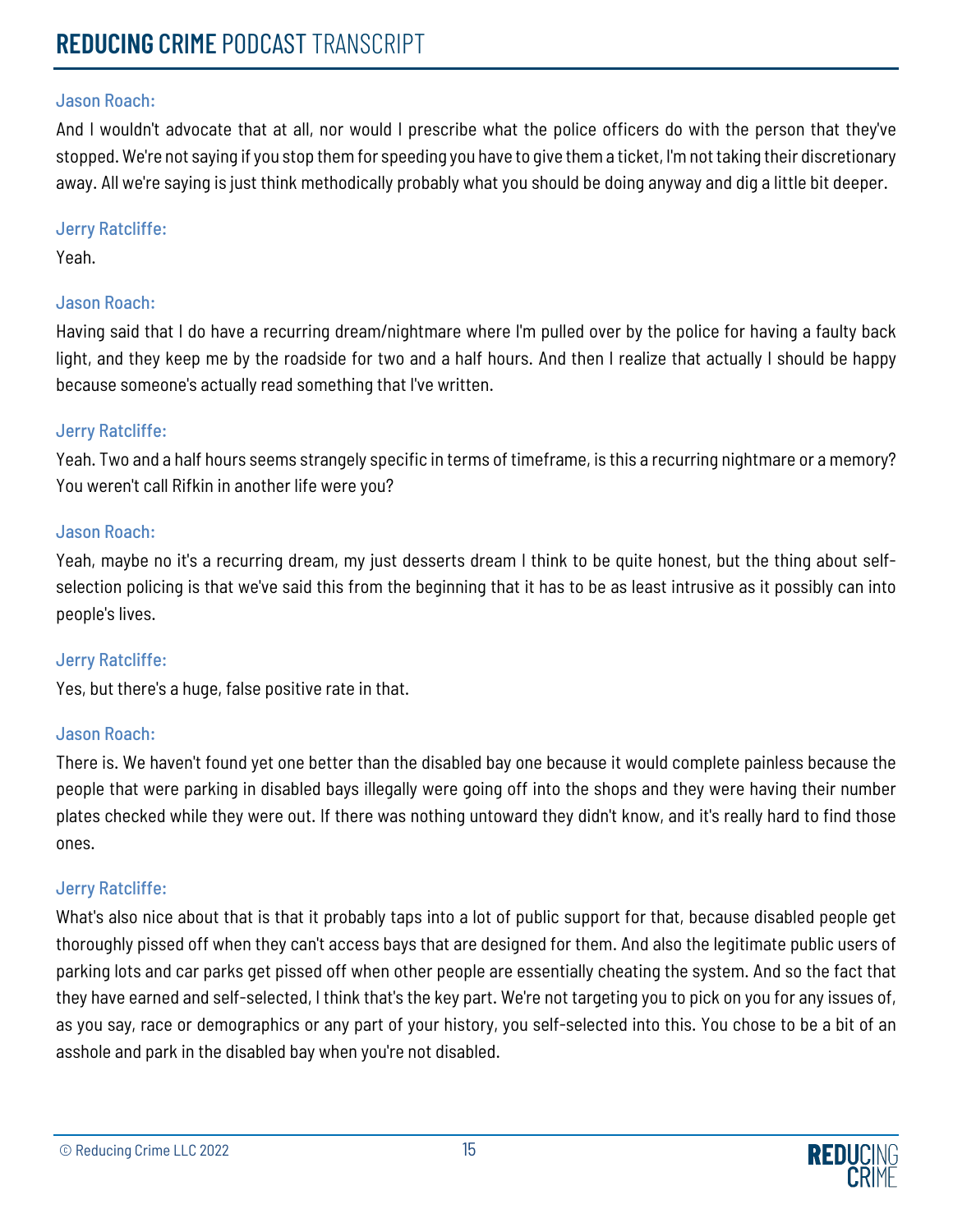I did a study a couple of years ago where I was looking at people who drive whilst disqualified from driving. Are these people who are self-selecting themselves as serious criminals anyway? Or are they people who are hapless or what have you where they're late, I'm going to drive because the kids are late for school and drop them off and they're actually otherwise law abiding? And I managed to get access to some data in West Midlands police over a 10 year period, just looked at 50 people that were charged with, I think it was an over a five year period and they were charged with driving while disqualified. And I thought that out of the 50, if I had 15 that I would be happy. It was 43. 43.

#### Jerry Ratcliffe:

That's amazing.

# Jason Roach:

I spent three days there going through all the information but I only had booked a hotel for one day. And these were random 50, so I suppose I could've picked another 50 and it wouldn't have been as high, but I didn't pick them they were just randomly picked. And I don't think anyone would disagree with police keeping an eye on everybody that's banned from driving on their patch for example.

#### Jerry Ratcliffe:

Just on principle alone.

Jason Roach: Exactly and it's a safety issue.

# Jerry Ratcliffe:

Because you know they're not insured and it's safety issue, but the fact that it's also an indicator of potential serious criminality in other areas.

#### Jason Roach:

It is. I mean, I'd like to go back if there's any correlation between what that person did to get banned in the first place. So do people that accumulate three points over a short space of time, are they less likely to be identified as serious offenders than someone that gets a ban instantly for doing 100 miles an hour or is drink driving or do you know what I mean?

# Jerry Ratcliffe:

Do they accumulate their ban over time, or more likely to just get it in one day?

# Jason Roach:

Exactly.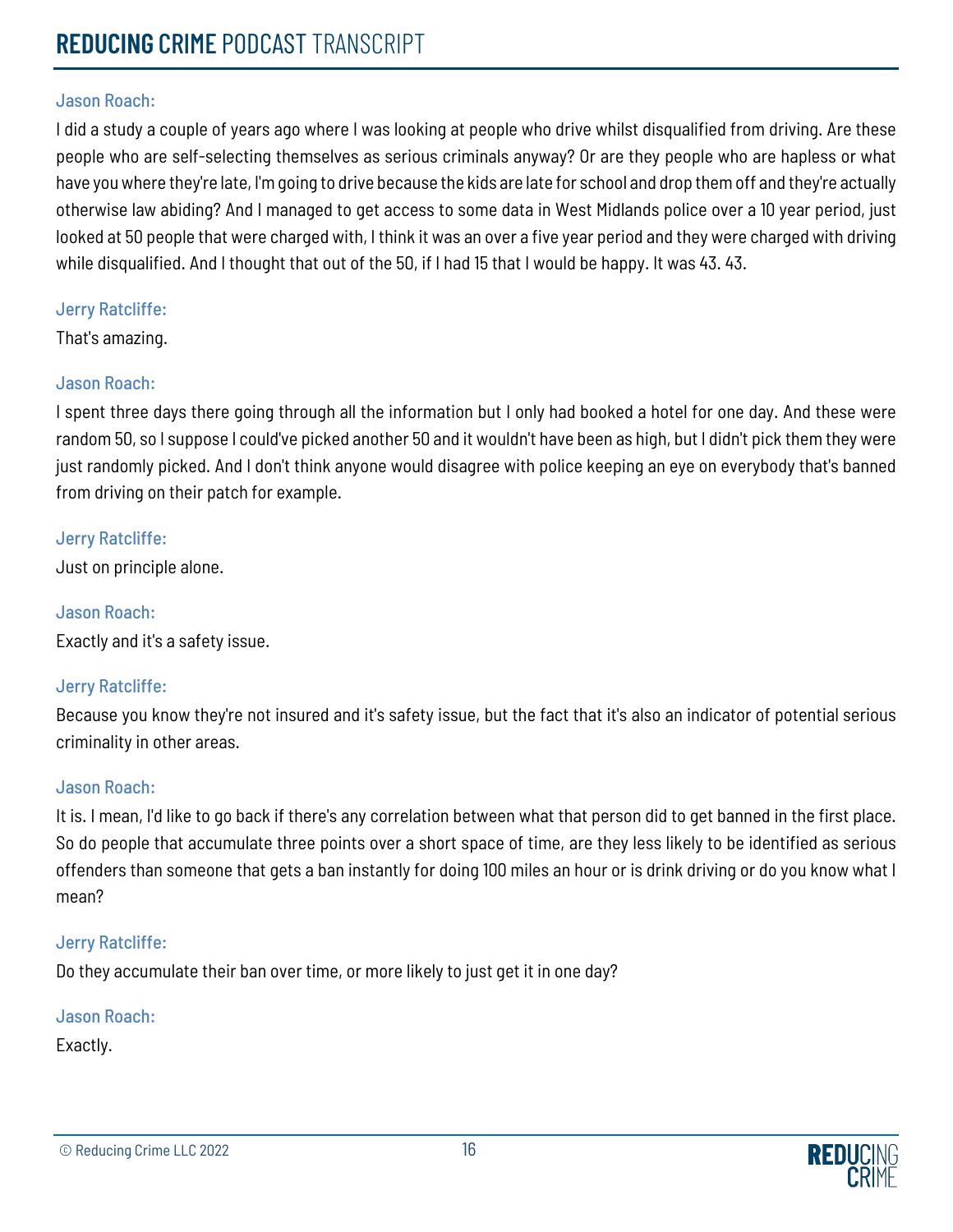You have a psychology background, and your forthcoming book, Practical Psychology For Policing looks at the psychological components that are useful for policing. What are the psychological reasons that drive offender selfselection? Where they're self-selecting into the attention of police.

# Jason Roach:

There are different points at which they could commit a minor offense, so they can do it nowhere near a serious offense and those are the people they don't think for one minute that a police officer is going to put them parking under a double yellow line together with they're a serious criminal.

#### Jerry Ratcliffe:

Yeah.

# Jason Roach:

They actually think that the officer is going to think that they're just somebody's who's parked in a double yellow line.

# Jerry Ratcliffe:

Most cops think that too yeah, they don't think that way.

#### Jason Roach:

So that's the psychology, the risk doesn't even enter their minds because the connection's not there.

# Jerry Ratcliffe:

Right, but just on a fundamental level they're more leaning towards being rule breakers to begin with.

# Jason Roach:

Exactly, wouldn't even think about it. I mean, if you are engaged in heavy duty offending, are you really going to be bothered about parking in the disabled bay and upsetting all the poor people that can't park there that should park there? No you're not, it's an underlying disregard for other human beings and they will take more care over in not giving anything away when they are close to or committing a serious offense for obvious reasons. But their guard will be dropped when they're not, and they will commit minor offenses far more frequently than commit the serious. So the opportunities are there to identify them, it's whether police take them or not.

# Jerry Ratcliffe:

I think you only have to look at serious repeat offenders and look at their criminal histories to see it's all over the place most of the time you do.

#### Jason Roach:

You do, but the problem is they fall through the crack though. So Rifkin, Daniel, whatever his name was.

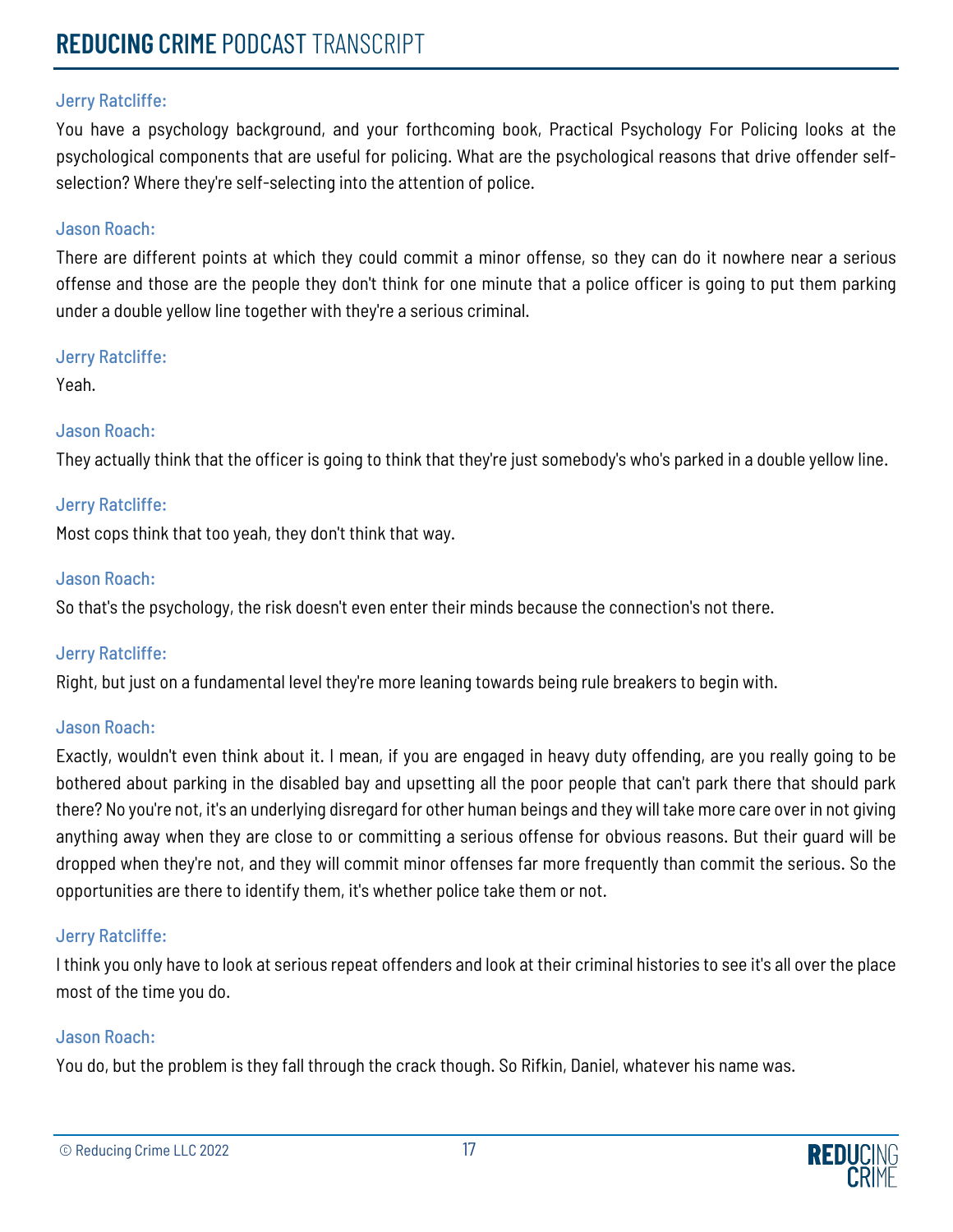# **REDUCING** CRIME PODCAST TRANSCRIPT

# Jerry Ratcliffe:

We'll call him Steve from now on just to confuse everybody.

## Jason Roach:

I don't think when he was in court they read out all the list of charges of nine or 13 bodies or whatever it was people that he killed, and then went, "Oh, by the way, you had a faulty taillight so were giving you a fixed penalty notice." So it's really hard to pick these up the novel way that Peter Sutcliffe was identified as Yorkshire ripper. I don't think he was ever charged with having false plates officially, on his record it won't appear because they uncovered him as the-

#### Jerry Ratcliffe:

I can't believe the police let them off with that. I mean, how many murders did they charging him with, but they let him off with having false license plates?

# Jason Roach:

13 plus a false plate.

# Jerry Ratcliffe:

Shocking leniency.

# Jason Roach:

Yes it is, isn't it? But that's the difficulty of picking these things up retrospectively is they're probably not recorded.

# Jerry Ratcliffe:

Right. What is nice about this notion of offender self-selection is a little bit of a push back against this notion that when people say, "We just want the police to target the most serious crimes." Which from an uninformed lay perspective makes sense, right? We just want the police to focus on these things, but how on earth do you think we're going to start looking at these people? They don't just drive down the road saying, "Hey, stop me. I'm known for doing bank robberies."

# Jason Roach:

Yeah. In this case we should sweat the small stuff because it is indicative of the big stuff, but not for absolutely every crime of course.

# Jerry Ratcliffe:

No, some sense of proportionality is important.

# Jason Roach:

I mean, some of the stuff we've done recently and not got to write up yet, but animal cruelty and repeated animal cruelty. And that could be anything from people in gangs with dogs that basically they treat them awfully so that they fight, and dog people that are involved in dog fighting and all kind of that thing. It comes with the persona and the gang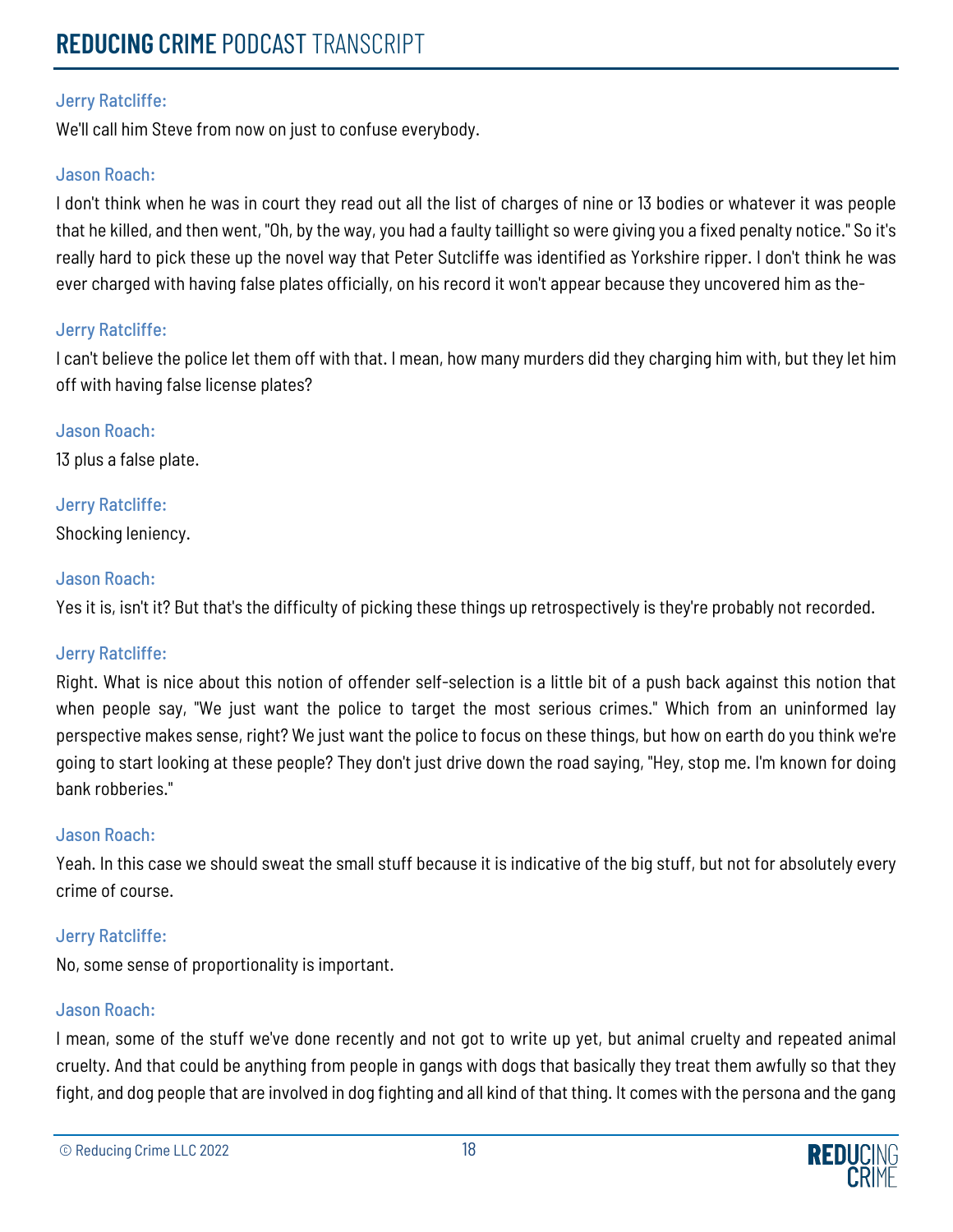persona, and so people that are committing animal cruelty quite often engaged in all sorts. I don't want to say this the evidence base isn't there yet, but if you're violent to animals you're likely to be violent human beings as well.

# Jerry Ratcliffe:

Right. You have a callousness about how you approach life.

# Jason Roach:

Yeah. A coldness, a kind of instrumental violence approach to whatever it is that you're doing. I always find frustration when I uncover these things, because you'll find that RSPCA who mainly do charge people with animal cruelty-

# Jerry Ratcliffe:

Royal Society for the Prevention of Cruelty to Animals, yep.

# Jason Roach:

That's right. Don't speak to the police, they're not joined up.

# Jerry Ratcliffe:

And yet there's one thing British hate is cruelty to animals.

# Jason Roach:

Well, that's right. I used to do a lecture on, a couple of lectures on offender profile in an undergraduate course and used to show them a True Crime series if you remember that it was somewhere in the nineties about Colin Ireland who was nicknamed the Gay Slayer. He was a man who decided he was going to become a serial killer be careful what you choose if you knew he was resolution that was his-

# Jerry Ratcliffe:

Yeah, there you go.

# Jerry Ratcliffe:

And he killed five gay men-

# Jason Roach:

I love choices when you're going to become a serial killer, it's a very conscious decision making process.

# Jason Roach:

Yeah, I suppose. And he killed five men, five gay men by the end of that year so he was true to his-

# Jerry Ratcliffe:

Good grief.

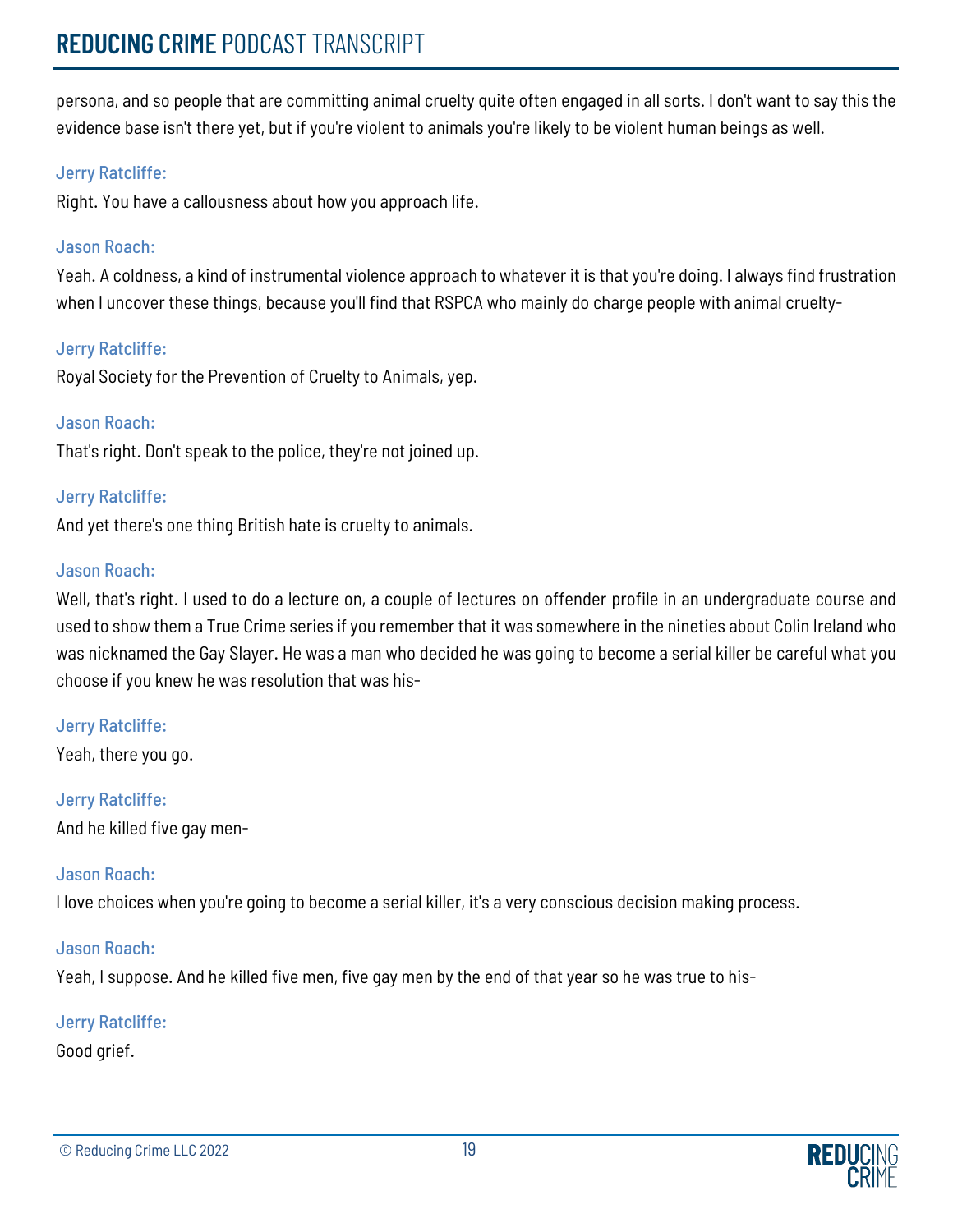His resolution, so to speak, which is awful. It's not that graphic, but they show that he's tying people up and the stuff like that.

# Jerry Ratcliffe:

Yeah, those television programs love all the lore-y details.

# Jason Roach:

And he'd sit there with the body until the morning, so as not to arise suspicion. So he would leave eight or nine o'clock in the morning when everybody else was so it wasn't really... And the students are desensitized to violence, they watch it on the TV until on one murder he killed the cat and laid the cat next to the man that he killed. Oh, they were up in arms about that.

# Jerry Ratcliffe:

Right.

# Jason Roach:

That's it, he's overstep the mark and I thought, yeah, that is where your British barometer of violence is. So yeah, I think that one would have legs.

# Jerry Ratcliffe:

Not just four of them.

# Jason Roach:

No, the animal cruelty one. But again as I say wherever you look computers and databases don't speak to each other, so sometimes when you do find a link for self-selection the practicalities and the setup making it almost impossible to police if you see what I mean.

# Jerry Ratcliffe:

Yeah. You've also started doing work in other areas of the psychology of policing, and especially around crime prevention. You were talking here at the conference here in Akureyri about using nudges as ways to encourage crime prevention. And I think there's a tendency for people to think too much about crime prevention as target hardening, and surveillance systems, but there's a lot to be said for I think when you're talking about the value of just encouraging people to do the right thing sometimes and creating that kind of environment. Can you tell me a bit more about nudging?

# Jason Roach:

Yeah. I'm working on trying to dispense with the nudge label if you like, because that's very much tied with social policy type things, health and getting people to eat more healthily.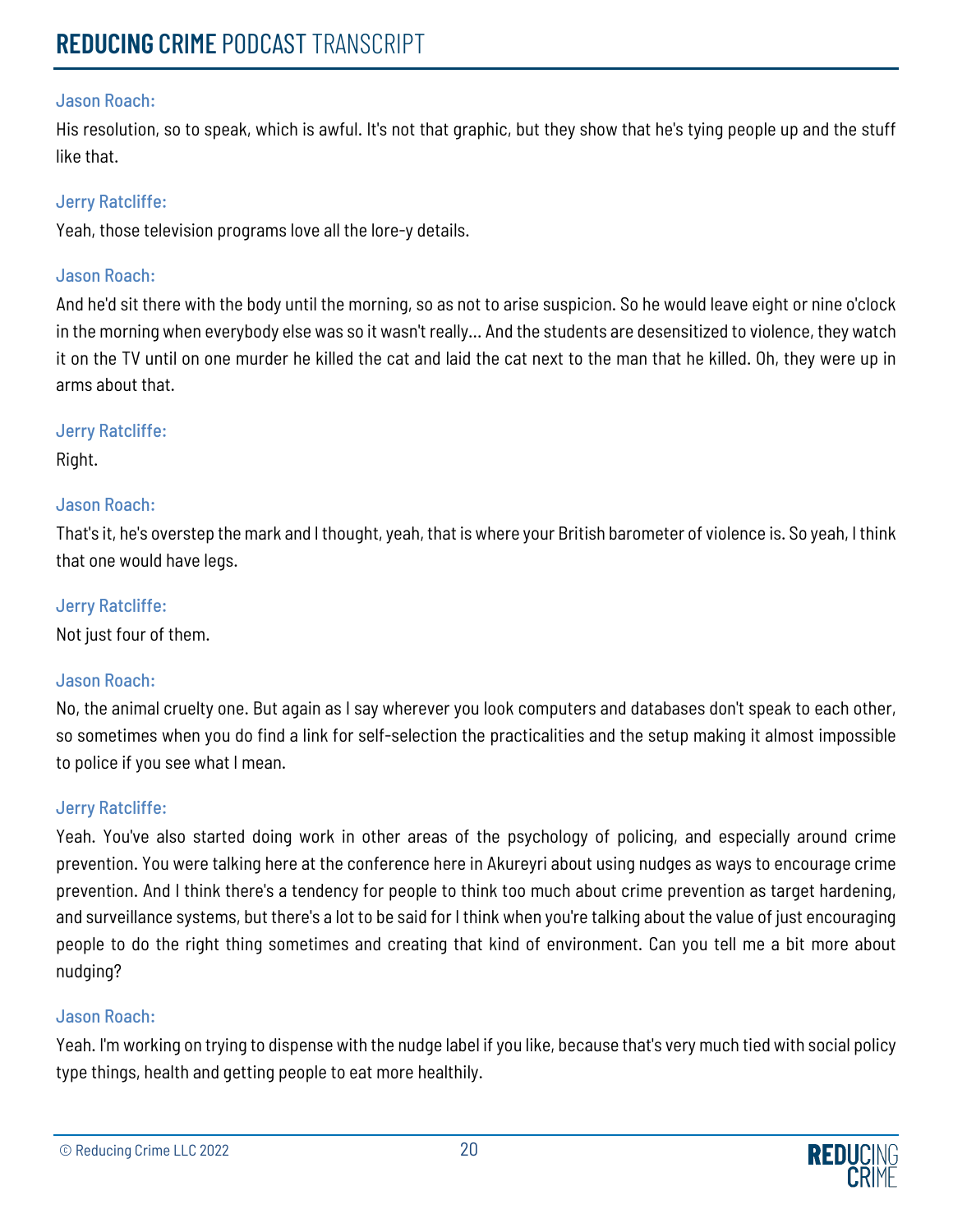So we're in a post nudge world then are we?

# Jason Roach:

We are, so I'm trying to rebrand it as a wider psychology of influence. And it works much better with those who are victims or are potential victims i.e us because we live such busy lives and we don't think about things and we make ourselves a vulnerable on occasion when we needn't do it's just down to lack of foresight or what have you. But I've been looking at, I've been doing a lot around well, how can you encourage people to take a bit more of a care about their own personal security? So whether it be the study that we did where people were leaving, their cars unlocked unwittingly.

# Jerry Ratcliffe:

I think across half of America we have a problem with people getting their handgun stolen from unlocked cars. It's such a simple thing, lock your damn car or even take the gun inside, but yeah, crazy.

# Jason Roach:

Yeah, simple things like that. I think generally it's a mistake, a situation crime prevention cure might be quite clunky and it'll be a massive campaign about lock your cars. So you've got to be much subtler and it ties in with the problem, orientated policing problem solving approach you've got who is it you're trying to communicate with? You're generic things don't work, generic messages don't work so you need to tailor the messages and the messenger to the specific target group that you're trying to encourage to be more security conscious.

# Jerry Ratcliffe:

Yeah. You were giving an example about changing a leaflet campaign based on even down to the individual roads today, weren't you?

# Jason Roach:

Going back to the study of people leaving their cars open, it was a rather nice area of the country, of a nice town and people were just they were on their driveways. People seem to think that once you park your car and it's safe on your driveway.

# Jerry Ratcliffe:

It's magical on the driveway as opposed to on the street eight feet away.

# Jason Roach:

That's right, that means that the risk has been minimized. And I've done it myself, the kids are making a lot of noise, you're trying to rush them into the house and fewest casualties as you possibly can and you forget to zap it and that's what was happening. Because I always try to speak to the people that commit these crimes, it's invaluable, I'm not a massive data person who can come up with all sorts of things from a massive data set, I actually like talking to human beings.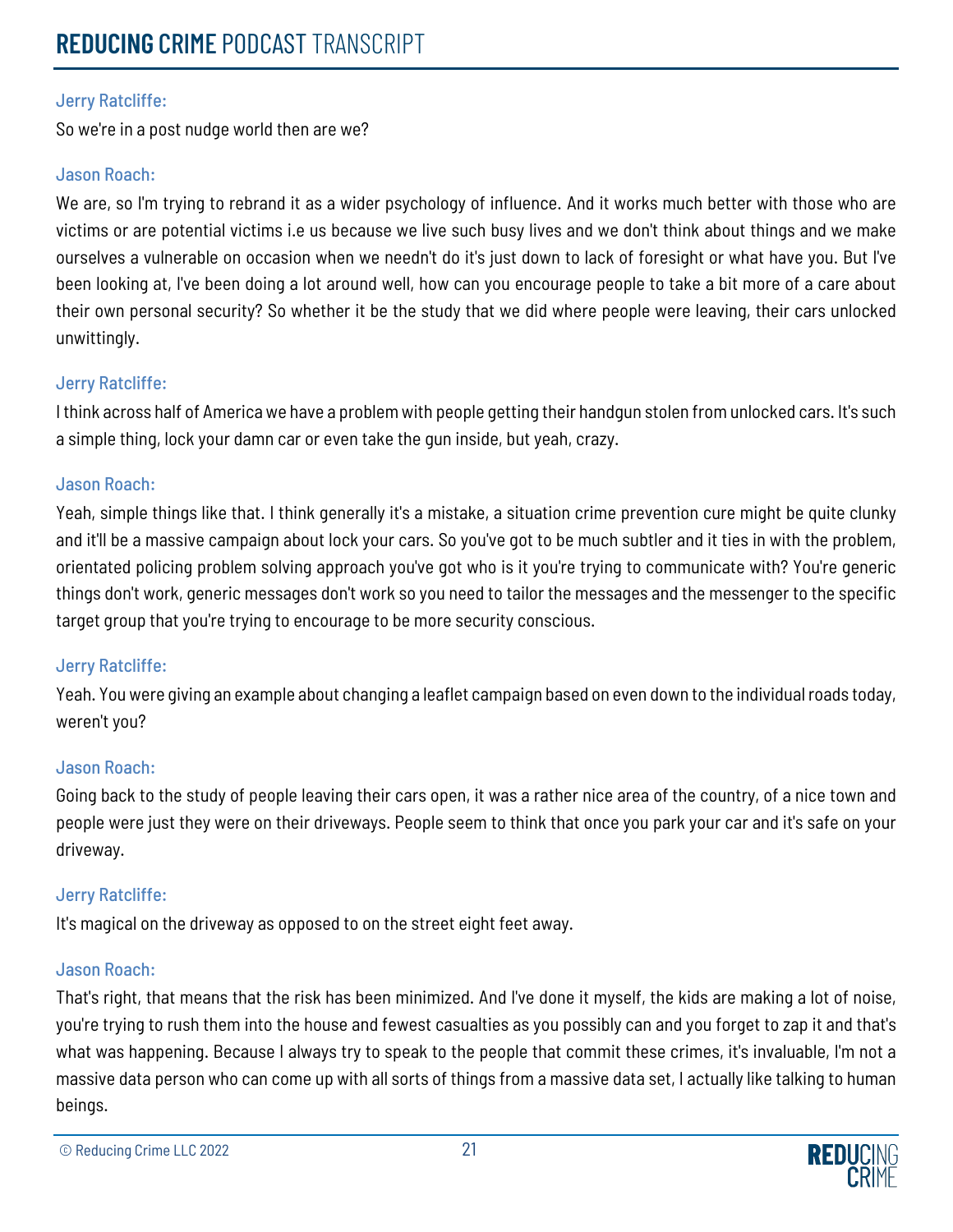I think that's lost a little bit on so many police officers. Even they just do a quick interview to get a confession, but they never actually spend time just sitting and chatting to offenders to learn about their world and why they're doing what they're doing and how they're doing what are doing. And the crime prevention value of learning how and why is huge.

# Jason Roach:

Again, before COVID I was doing that with all sorts of prolific car thieves. So you speak to these people, I mean, they might tell you a load of all rubbish, but not always and it's not always rubbish. And I've not perfected, but I've got a good way of getting them to relax into it so instead of you saying, "Well, how do you do it?" You talk in the abstract. And I always say, "Well, if I was thinking of becoming a car thief what three things do you think I need to think about first?" I went there to interview some burglars once in prison and they wouldn't say anything, so I went home and I went back the next day and said, "Okay, if you're giving your mum some security advice about what she should do with her flat or a house what would you do?" "Well, you don't want those French doors because you can easily get into those and..." And so they will talk to you.

# Jerry Ratcliffe:

But it sounds like the value of it is depersonalizing it.

# Jason Roach:

It's depersonalizing it.

# Jerry Ratcliffe:

Because you don't want to make them face up to the consequences or thoughts about what they've done?

# Jason Roach:

Well, I think it's more that they don't want to incriminate themselves. I say I'm not a police officer, how the hell do they know that? How do they know I'm not wearing a wire? And sometimes I say, "Can I record it?" So that's even I'm front with them. But many of them they're not bothered about it, it's not like they're giving you trade secrets away, they're not safe crackers that are telling you how they've got this new device.

# Jerry Ratcliffe:

That's right. And they know that they have to change what they do-

# Jason Roach:

Well, they've also already been banged up so it's not like they got away with it.

# Jerry Ratcliffe:

No. And they know that when they go out and they're not banged up for long, but when they go back the game's changed anyway because there will be some new device that's been... It's an arms race, isn't it? Between those that would want to protect, and those that would want to take.

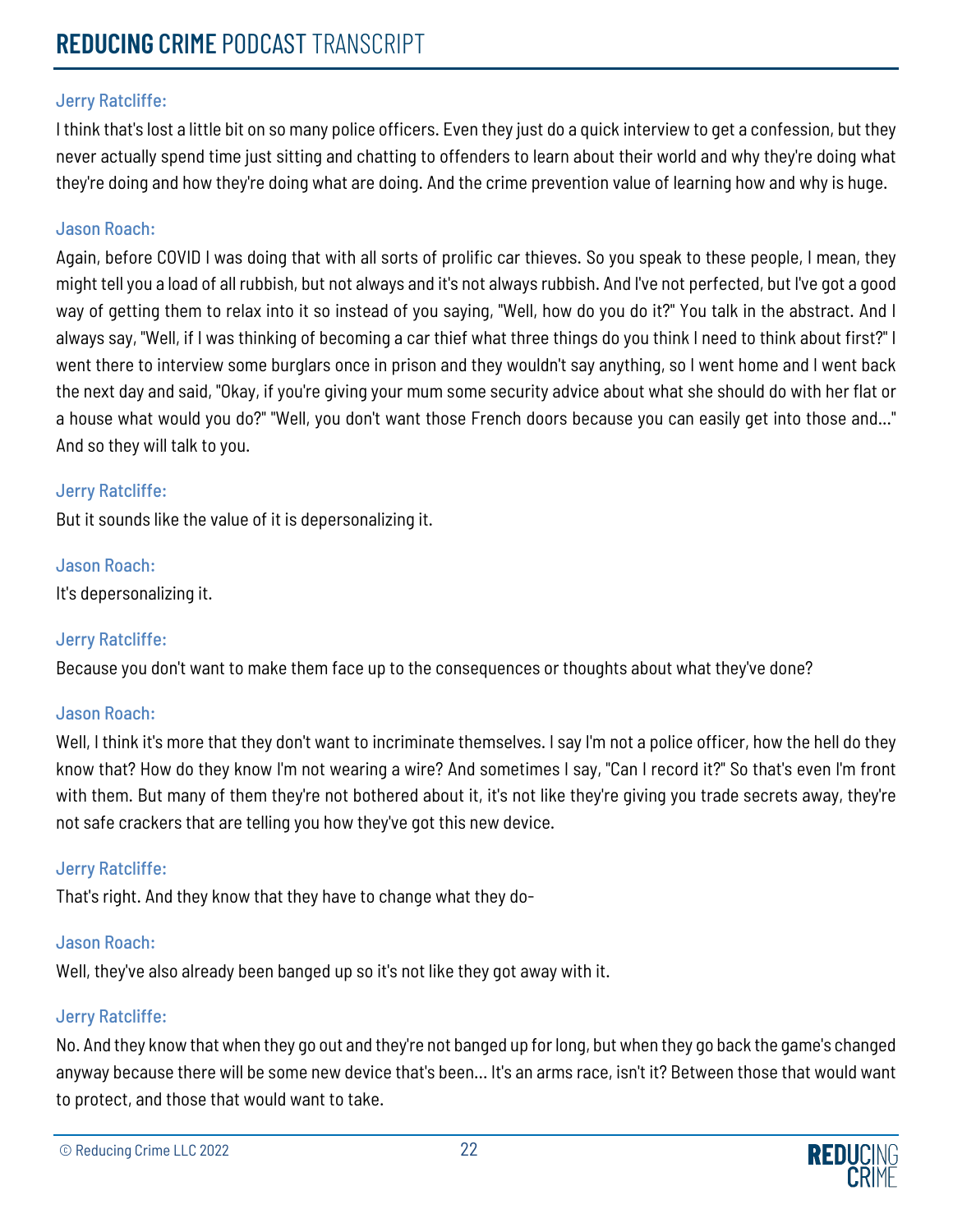Yes, every time we introduce some new crime prevention measure they find a new way to overcome it.

#### Jerry Ratcliffe:

Yeah. I mean, they were telling me about the devices that you can get off the internet because most of them told me that everything they know is from the internet. You literally can get anything from the internet about cars, whatever you want.

#### Jason Roach:

The old half a tennis ball trick to get into BMWs.

#### Jason Roach:

Or the key that owned every Cortina. Now they've moved on since then, and they got-

#### Jerry Ratcliffe:

You're showing your age, mate. You're talking about Ford Cortina's bloody hell.

#### Jason Roach:

Well I'm old, what do you want me to talk about?

#### Jerry Ratcliffe:

That was like the first model that came out of the model T, wasn't it?

#### Jason Roach:

You're not far off with that. Yeah. So what was I talking about? So they have these devices now that they get off the internet and they can order them probably by Amazon like everybody else, but other distributors are available and it picks up the frequency of the zapper.

#### Jerry Ratcliffe:

Yeah, the car opening device.

# Jason Roach:

[inaudible 00:34:21] and there you go, they've got it. But those are the ingenious ones, and then of course I talk to ones that just get a brick and throw it through the window and they're old school. [laughing]

#### Jerry Ratcliffe:

Yeah. But talking to different ones will give you different perspectives on crime prevention as well.

#### Jason Roach:

Oh, definitely.

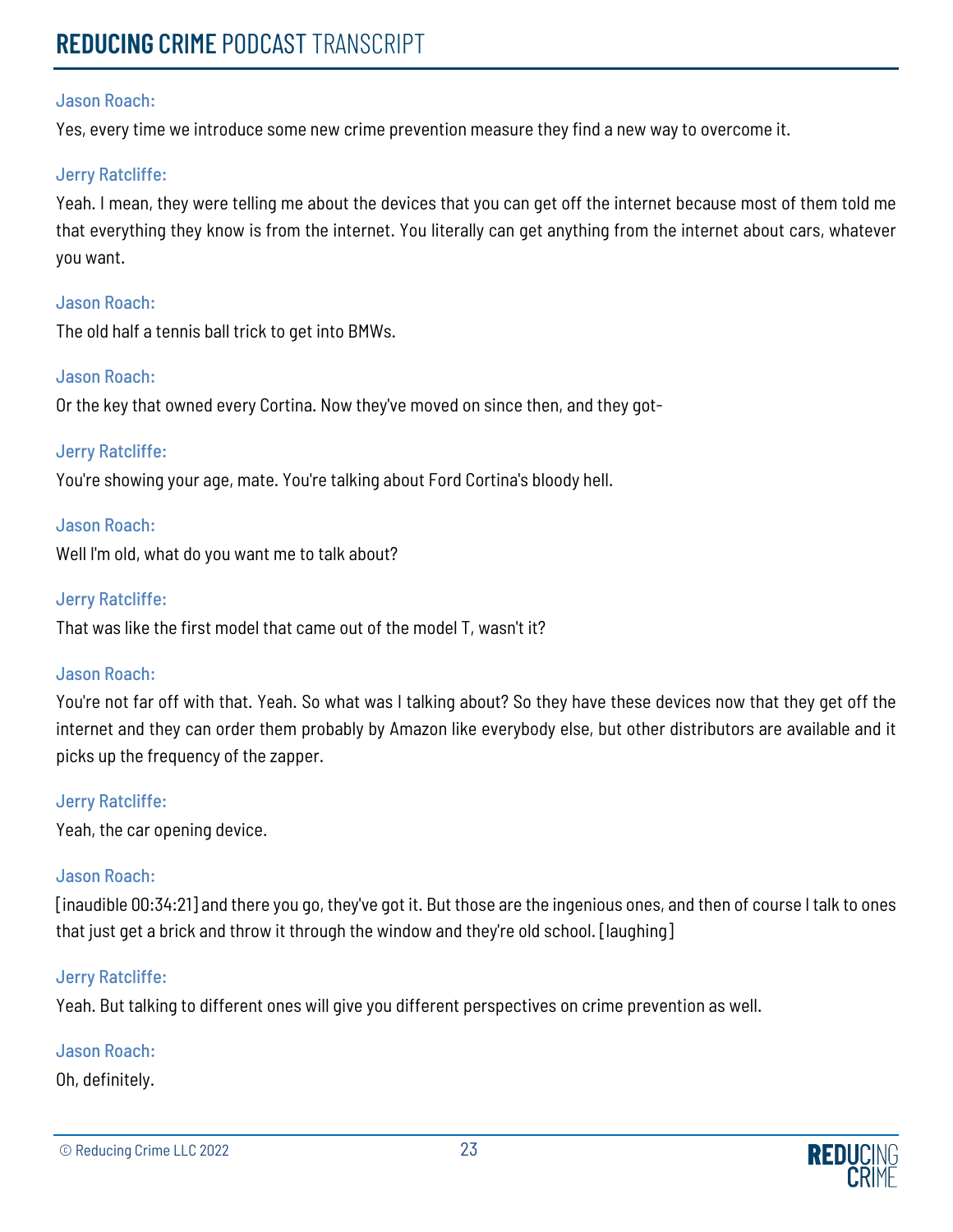Yeah.

# Jason Roach:

Definitely. I did ask one if he'd heard about situational crime prevention and he said, "Oh yeah, that's the 25 techniques thing, isn't it?"

# Jerry Ratcliffe:

No really? That's fantastic.

# Jason Roach:

In the same way that Colin Ireland that serial murderer that I told you about, he'd read all the FBI manuals on profiling so that he knew that they would think that he was an organized offender because of the way he left his crime scene. He says in my life I wasn't organized at all, I just knew they'd be looking for this certain type of person so they do read this kind of stuff.

# Jerry Ratcliffe:

Offender counter intelligence.

# Jason Roach:

That's right. I mean, I'd love it if I met someone that's changed the way they do things because they'd read Self-Selection Policing. That would make me so happy.

# Jerry Ratcliffe:

There you go, not a police officer. I was a more successful offender because of what I learned from you, I'm not sure that's a net gain mate.

# Jason Roach:

I've changed my ways, which is why I don't like zero tolerance policing because the whole self-selection thing would fall down. I mean, going back to your original question, horse's mouth. So there's a gap for the likes of me and you and you do this as well to go in there and say, "Well, this isn't going to go anywhere other than in a paper that no one will read."

# Jerry Ratcliffe:

That's right, yeah.

# Jason Roach:

No fear there don't worry about it, you're safe. I can even put your name and no one will know.

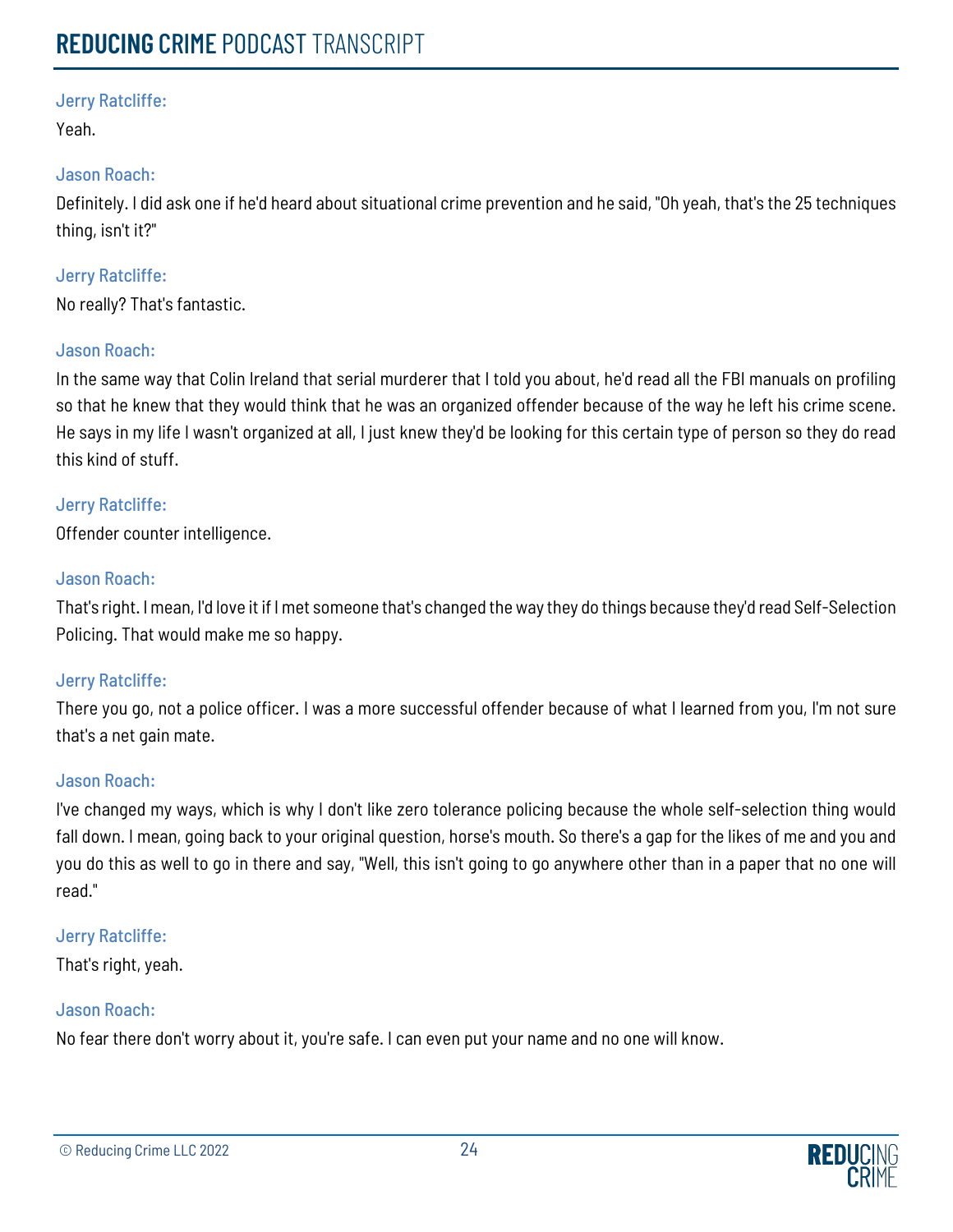If I'm lucky this will be cited four times in some obscured journal, a Bangladeshi journal of sheep stealing and criminology.

## Jason Roach:

Oh no, I only got high impact. Yeah.

# Jerry Ratcliffe:

Don't knock that journal you know, a great editorial book.

# Jason Roach:

And that's it, and I can't see why people aren't doing that all the time and that's how it all started all the crime prevention stuff. To do that there was a lot of talking to offenders and that just doesn't happen as much now and I don't know why.

# Jerry Ratcliffe:

Well, I mean, I think people have stopped talking to offenders as much and they've stopped talking to police officers as well. And I think a lot of it's too much taking the economist approach of downloading a data set, writing a paper and then doing a quick analysis to support the paper you just wrote.

#### Jason Roach:

That's true. And going back to your original question which is about the psychology of it all and what I'm trying to add to that, I've been picking up little tacit knowledge tips, so how police officers do things. And that was based on the fact that like you, I go out with police officers. I always have to qualify that as I'm not a stalker, I do go out legitimately with police officers and just watch what they do.

# Jerry Ratcliffe:

No, I'm a policing stalker. I don't mind owning up to that.

# Jason Roach:

All right, I can only speak from myself. And I was out with some oh about five or six years ago and we were in the car and I was in the back and they forgot to let me out because you can't get out the back of police unless they open it.

# Jerry Ratcliffe:

They did that deliberately mate, I didn't want to tell you that.

#### Jason Roach:

They went and talked to these two lads. They came back and I said, "What was all that about?" And they said, "We don't really know them, but we were just checking that they weren't up to no good kind of thing because they're hanging around here and what have you." So I said, "Well, what did you do? Did you ask for ID?" "No, we just asked what their names were." "Okay, and did you ask their..." "Yeah, we asked their addresses." And I said, "Well, did you do any checking or anything?" "No, no, no need to, no need to." So this didn't sit right with me for a bit and I thought, well, they could

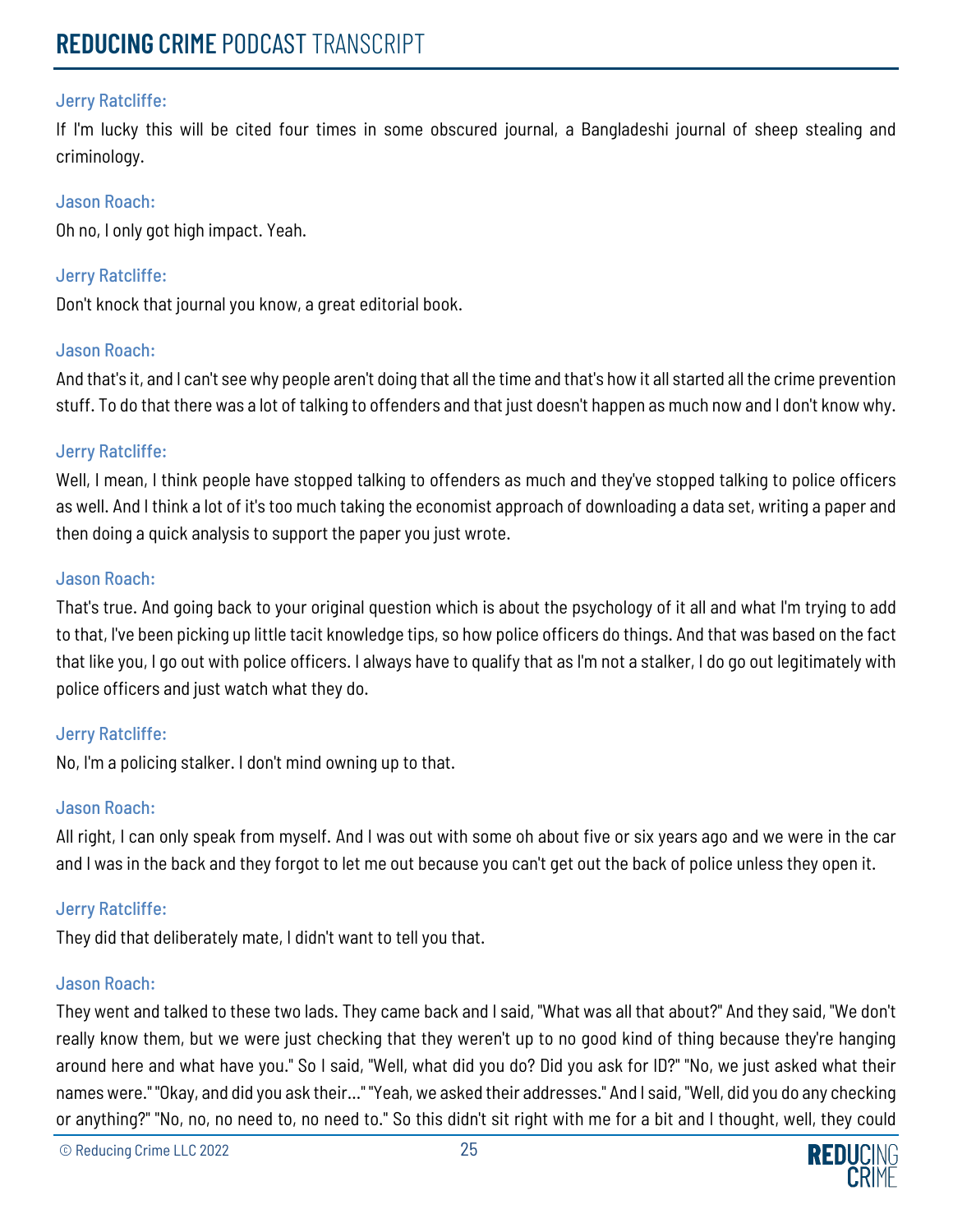have been telling them anything do you know what I mean? So I decided to do a quick study again, it was with students admitted, but I know at least three of the students in there had quite a good criminal record so they weren't all squeaky clean-

# Jerry Ratcliffe:

Always handy, right?

# Jason Roach:

There was one of them was out on license. So I thought and I said right, here's an experiment where you've been stopped by police officers and I want you to write down your name, a false address, including post code, which I believe is zip code for your American listeners.

# Jerry Ratcliffe:

Look at you, world traveler.

# Jason Roach:

I know, I've learned. And then I want you underneath to write your real address-

# Jerry Ratcliffe:

In Iceland, they don't have addresses, you just deliver it to Ollie.

# Jason Roach:

Well, yeah, there's only three people so it doesn't matter. And they don't deliver over daytime we found that out as well.

# Jerry Ratcliffe:

Yeah. When package deliveries on the daytime in Iceland, very smart crime prevention.

# Jason Roach:

That's great.

# Jerry Ratcliffe:

They know everybody's at work so they only deliver packages between what's it, 5:00 PM and 10:00 PM?

# Jason Roach:

They don't deliver in the middle of a Team's meeting that you're on. And so I gave them 15, 20 seconds I think it was, and I asked them to work out where they thought that generation of that false address had come from. So I had all sorts of wonderful, weird, some of them were saying, "Oh, it's it was my old address." Great. Well, retrospectively if I'm a copper, I've got you. My favorite was two girls had put, "This is the address of someone I hate." Well, if that's reciprocated by the person you hate they'll go, "I know who it is because they hate me." And it turned out random generation was quite... It was difficult.

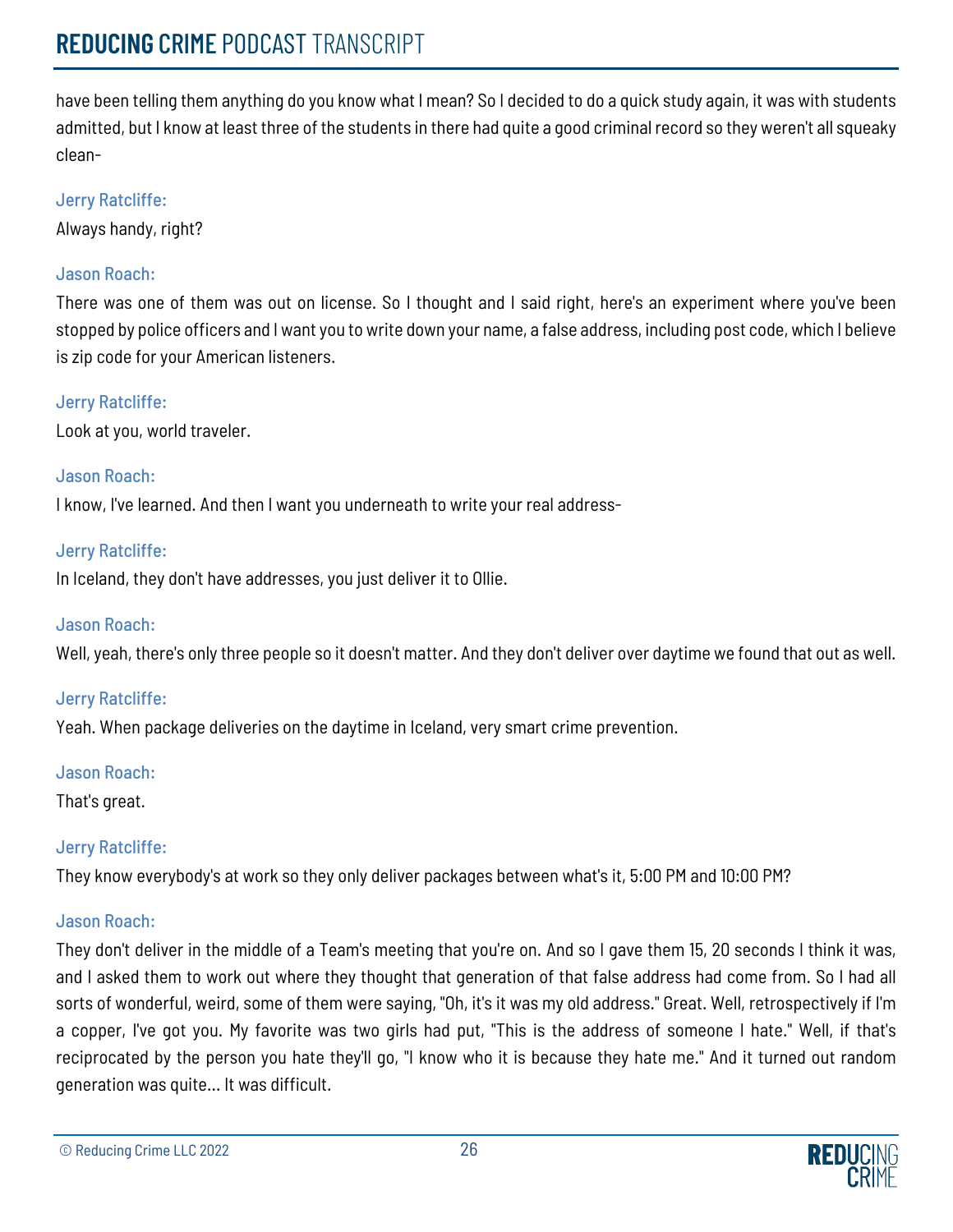Everybody gave away some kind of a clue.

# Jason Roach:

Yes, yes. Even if it was the right number or a person had gone to the extent of changing everything, but the key was the zip code/postcode. People are rubbish at generating a false postcode that exists.

# Jerry Ratcliffe:

Right.

Jason Roach: When I checked about 90% didn't exist.

# Jerry Ratcliffe:

Right.

# Jason Roach:

So if you have a police officer who stops people and asks them for their postcode as well and has access on their Palm top, whatever it is to the straight away you could say, "Well actually that's not right."

# Jerry Ratcliffe:

Yeah. I had a case when I stopped a guy who was wanted and we put him on the spot and just said, "What's your name?" And he had to make up a false name at that point and he ended up basically using his brother's false name. So he used a lot of his own details because he wasn't smart enough to fabricate something, and of course it's actually difficult to randomly fabricate something and he gave his brother's name. So we're having this conversation of course his brother didn't come back wanted, and all I did was change the first name from Andrew to Collin and it came back wanted. And he said, "How did you know it was me?" I said, "We're not rocket scientists mate." He was wearing a necklace with a name Collin on it, that was a clue there.

# Jason Roach:

As a top cop once said to me, if you're looking for Mariatis you're in the wrong game. So my advice to police officers was ask people about their postcode. Now if they say, "I don't know," it all falls down, yeah?

# Jerry Ratcliffe:

Yeah.

# Jason Roach:

But why would you feel the need to lie about your postcode unless you were trying to hide something?

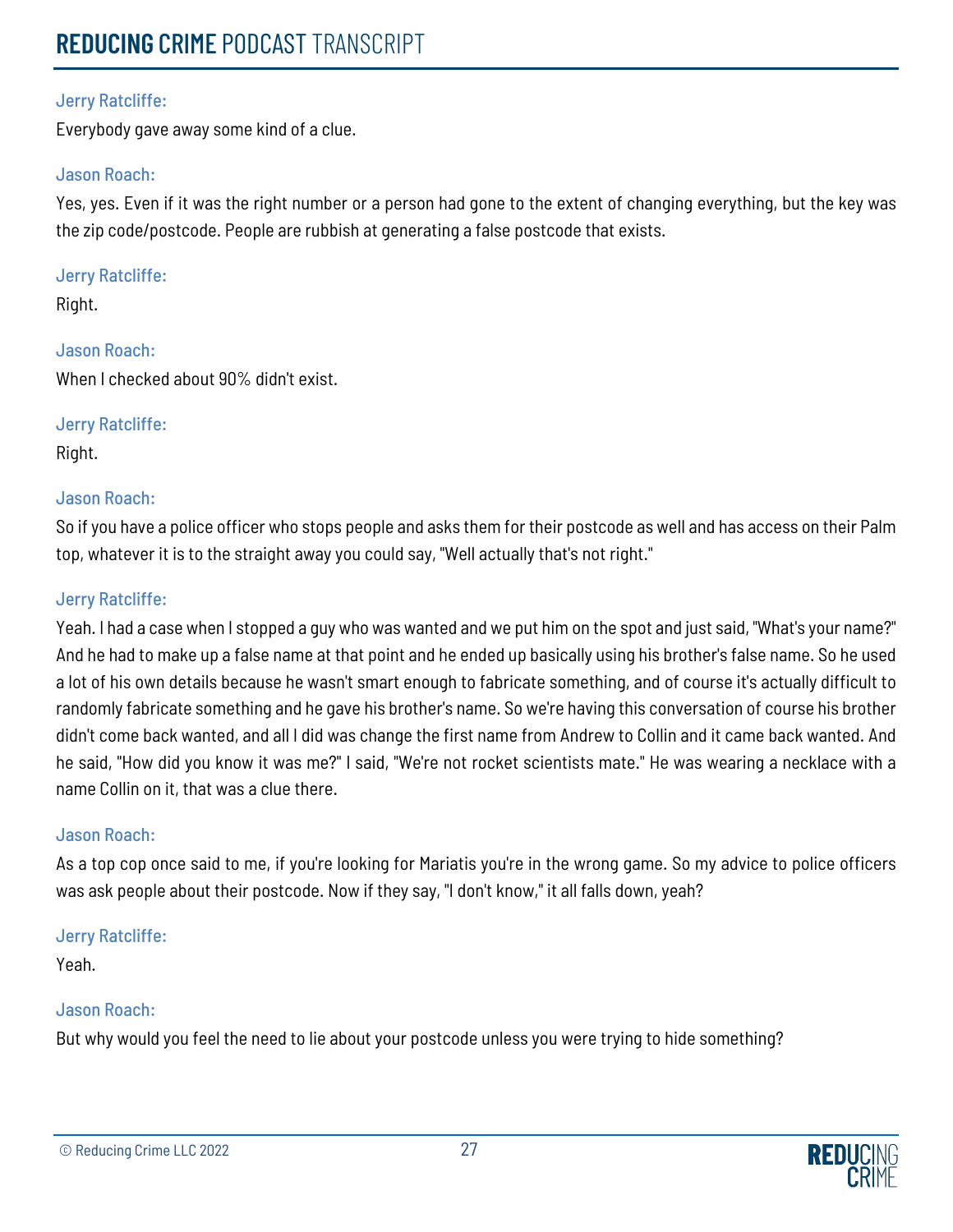Have you told that to the police? How do the police respond when you tell them that there are clues based in the lies that people give?

## Jason Roach:

Mixed response, depends how much experience the person's got and the police officers got. And those that have been out doing the job on the streets for 15 years go, "Well, yeah we kind of know that. We don't always ask post codes, but we know how to reverse our questions and stuff like that."

#### Jerry Ratcliffe:

Right.

# Jason Roach:

And a chief constable who should remain nameless, and he said, "When I was on the beat, the kids underage trying to get into clubs and drinking and stuff like that." And he said, "And used to ask them their age and they used to give us their brothers or whatever it was."

#### Jerry Ratcliffe:

Yeah.

# Jason Roach:

He said, so I cut out the signs of the Zodiac and the dates that correspond with them out of a woman's magazine and I used to have that in my pocket. So I used to ask them their date of birth, but I used to ask them for their Zodiac sign.

# Jerry Ratcliffe:

Oh, blimey, that's fantastic.

# Jason Roach:

So they were never prepared for that and he said, so I knew immediately. I said, is that a common... At the training center is that passed on? No, that's not passed on. And that was my tacit knowledge in the brain drain thing when people retire there's 30 years experience, they don't plug them into some computer and download all their experience and their knowledge and everything. They just say-

# Jerry Ratcliffe:

See you later.

Jason Roach: Here's a bottle of whiskey.

# Jerry Ratcliffe:

Thank for your service.

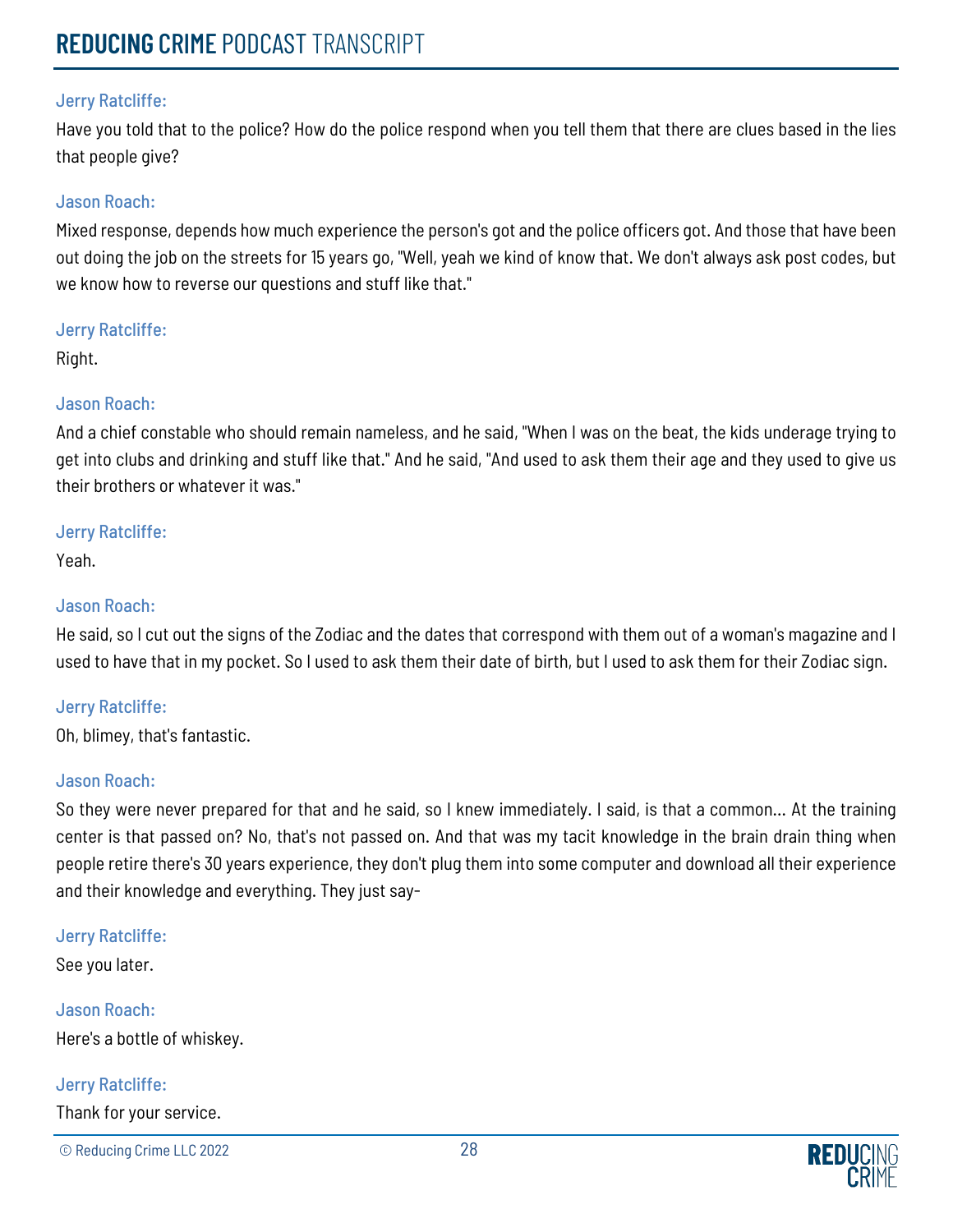Here's a bottle of whiskey, goodbye.

# Jerry Ratcliffe:

Oh, I never got bottle of whiskey when I left. I did 11 years, I probably didn't earn a bottle of whiskey.

Jason Roach: You're lucky you've got-

Jerry Ratcliffe: Probably got a miniature.

# Jason Roach:

Bottle of martini you're lucky if... 11 years I mean, you're still a boy. The uniform was the same one you started with.

# Jerry Ratcliffe:

Yeah. All that knowledge kicking around in there, or those little tips that could make small differences, right? We're not looking for massive wins, but the little small things could just tilt the balance a little bit more back in the favor of law and order or the good and the bad and the ugly or whatever.

# Jason Roach:

Yeah. The cumulative effect of them may be quite significant, but unfortunately these are the things that they don't get passed on.

# Jerry Ratcliffe:

Well, look for making all the effort to fly all the way to Akureyri in Iceland just to speak to me I can't tell you how honored I am.

# Jason Roach:

Well, and so you should be. It was a pleasure.

# Jerry Ratcliffe:

Cheers, Jason.

# Jason Roach:

Thank you.

# Jerry Ratcliffe:

That was episode 44 of Reducing Crime recorded in Akureyri, Iceland in October, 2021. If you follow @\_Reducing Crime or @Jerry\_Ratcliffe on Twitter - don't forget the underscore - you will learn when new episodes are released. And if